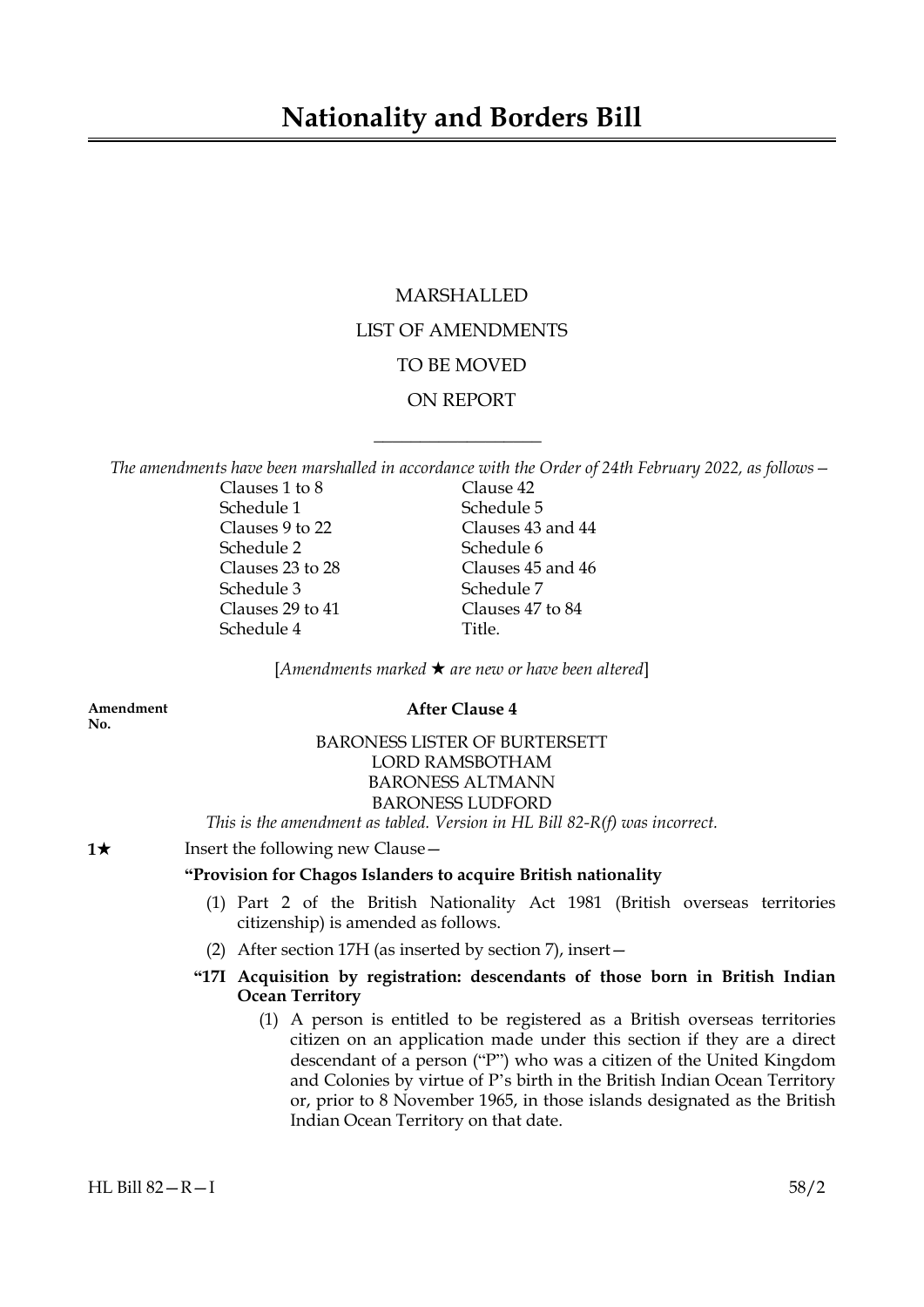#### **After Clause 4** *- continued*

- (2) An application under this section must be made before the date specified in subsection (3).
- (3) The specified date means—
	- (a) in the case of a person aged 18 years or over on the date of coming into force of this section, five years after the date of coming into force of this section, or
	- (b) in the case of a person under the age of 18 years on the date of coming into force of this section or born within 4 years of that date, before they reach the age of 23 years.
- (4) A person who is being registered as a British overseas territories citizen under this section is also entitled to be registered as a British citizen.
- (5) No charge or fee may be imposed for registration under this section.""

#### *Member's explanatory statement*

*This amendment would allow anyone who is descended from a person born before 1983 on the British Indian Ocean Territory to register as a British overseas territories citizen. They may also register as a British citizen at the same time. Both applications would be free of charge.* The application must be submitted within 5 years, or in the case of a minor born before the date *of coming into force or born within 4 years of that date, before they reach 23 years old.*

#### **Clause 7**

### LORD RUSSELL OF LIVERPOOL BARONESS HAMWEE LORD TRIESMAN

**2** Page 9, line 36, at end insert—

- "(1A) In section 1 (acquisition by birth or adoption), in subsection  $(5)$  -
	- (a) in paragraph (a), for "minor" substitute "person", and
	- (b) after paragraph (b), for "that minor shall" substitute "that person or minor (as the case may be) shall"."

#### *Member's explanatory statement*

*This amendment seeks to bring British nationality law in line with adoption law in England* and Wales. In those nations, an adoption order made by a court may be made where a child has *reached the age of 18 but is not yet 19. Yet such an adoption order currently only confers British citizenship automatically where the person adopted is under 18 on the day the order is made.*

#### **Clause 8**

#### BARONESS WILLIAMS OF TRAFFORD

- **3** Page 11, line 19, at end insert—
	- "(1A) Schedule 1 also amends the British Nationality Act 1981 to allow the Secretary of State to treat a person who has indefinite leave to enter or remain as meeting certain residence requirements in relation to an application for citizenship under those sections."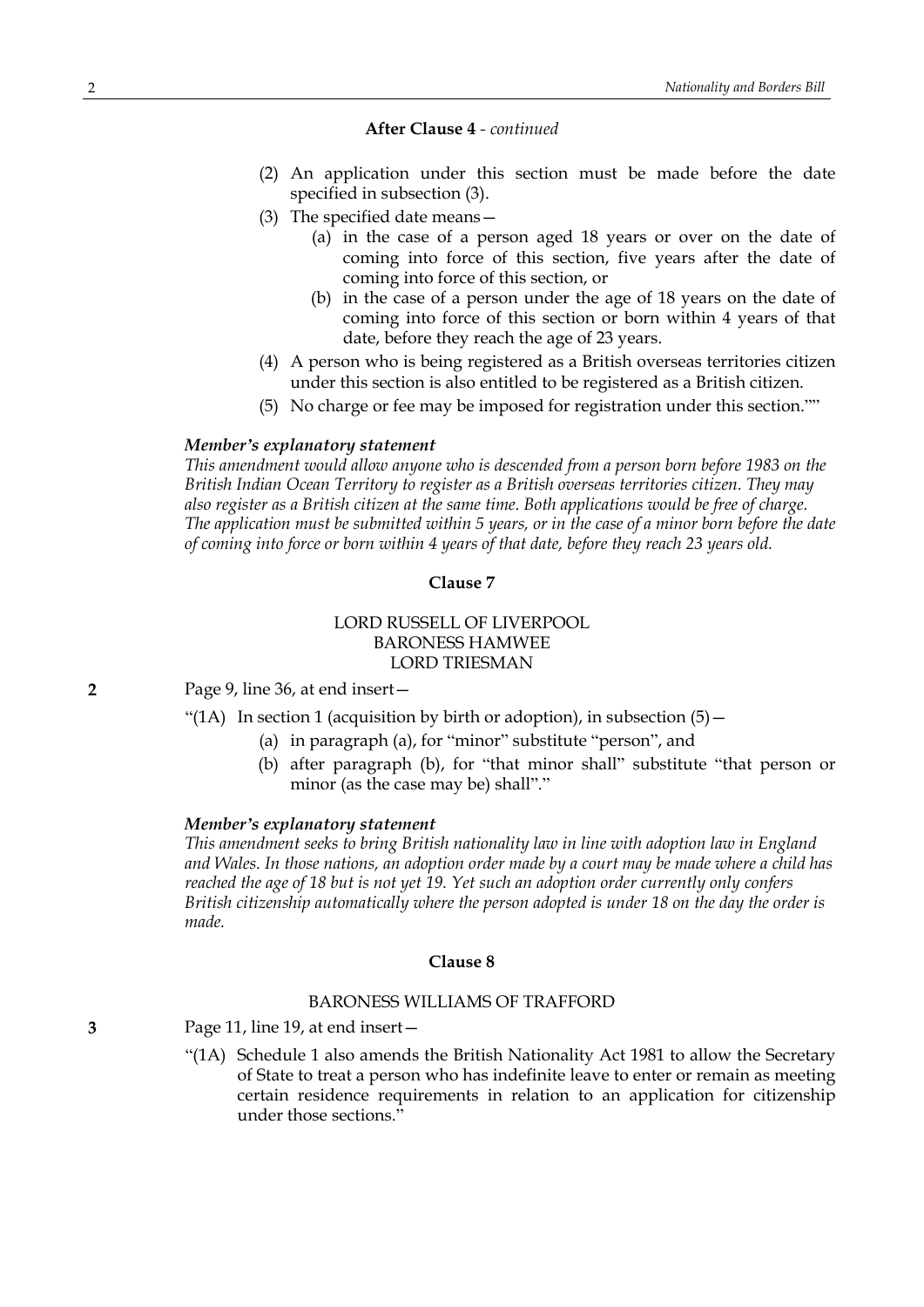*This amendment is consequential on the amendments to Schedule 1 in the name of Baroness Williams of Trafford.*

**4** Page 11, line 22, at end insert—

"(b) in section 41(4), for "that section" substitute "section 41 of the British Nationality Act 1981 (regulations)"."

#### *Member's explanatory statement*

*This is a minor clarificatory amendment which is consequential on the amendments to the 2009 Act made by Clause 8(2).*

#### **Schedule 1**

#### BARONESS WILLIAMS OF TRAFFORD

**5** Page 86, line 6, leave out from beginning to "in" in line 7 and insert—

- "(1) Section 4 (acquisition by registration: British overseas territories citizens etc) is amended as follows.
- $(2)$  "

### *Member's explanatory statement*

*This amendment is consequential on the amendment in the name of Baroness Williams of Trafford at page 86, line 16.*

**6** Page 86, line 16, at end insert—

- "(3) After subsection (4) insert—
	- "(4A) Subsection (4B) applies where, on an application for registration as a British citizen made by a person to whom this section applies, the applicant has indefinite leave to enter or remain in the United Kingdom.
		- (4B) The Secretary of State may for the purposes of subsection (2) treat the applicant as fulfilling the requirement specified in subsection  $(2)(d)$ , without enquiring into whether or not the applicant was in the United Kingdom in breach of the immigration laws in the period there mentioned.
	- (4C) The reference in subsection (4A) to having indefinite leave to enter or remain is to be construed in accordance with the Immigration Act 1971.""

#### *Member's explanatory statement*

*This amendment would provide that, for applications for citizenship under section 4 of BNA 1981 where the applicant has indefinite leave, the Secretary of State may without further enquiry treat the applicant as fulfilling the requirement not to have been in the United Kingdom in breach of the immigration laws.*

**7** Page 86, line 27, at end insert—

- "(ba) after that sub-paragraph insert—
	- "(1A) Sub-paragraph (1B) applies where the applicant has indefinite leave to enter or remain in the United Kingdom.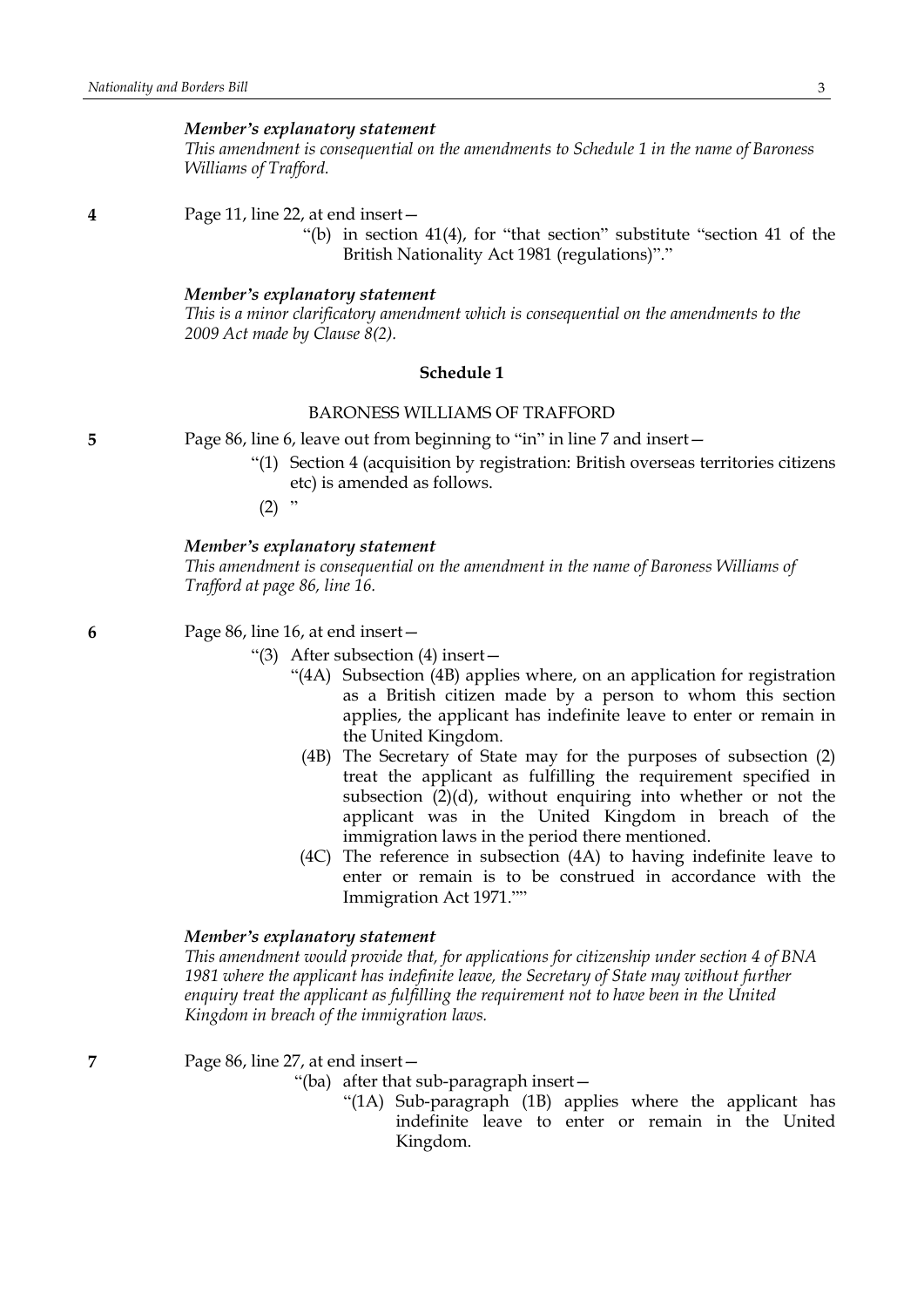### **Schedule 1** *- continued*

- (1B) The Secretary of State may for the purposes of paragraph 1 treat the applicant as fulfilling the requirement specified in paragraph 1(2)(d), without enquiring into whether or not the applicant was in the United Kingdom in breach of the immigration laws in the period there mentioned.
- (1C) The reference in sub-paragraph (1A) to having indefinite leave to enter or remain is to be construed in accordance with the Immigration Act 1971.";"

### *Member's explanatory statement*

*This amendment would provide that, for applications for citizenship under section 6 of BNA 1981 where the applicant has indefinite leave, the Secretary of State may without further enquiry treat the applicant as fulfilling the requirement not to have been in the United Kingdom in breach of the immigration laws.*

**8** Page 86, line 28, at end insert—

"(2A) In paragraph 4, in paragraph (a)—

- (a) for "the reference" substitute "the references";
- (b) for "a reference" substitute "references"."

#### *Member's explanatory statement*

*This amendment is consequential on the amendment in the name of Baroness Williams of Trafford at page 86, line 27.*

**9** Page 86, line 30, at end insert—

"(za) the existing text becomes sub-paragraph  $(1)$ ;"

#### *Member's explanatory statement*

*This amendment is consequential on the amendment in the name of Baroness Williams of Trafford at page 86, line 38.*

**10** Page 86, line 31, after "(a)" insert "of that sub-paragraph"

#### *Member's explanatory statement*

*This amendment is consequential on the amendment in the name of Baroness Williams of Trafford at page 86, line 38.*

**11** Page 86, line 36, after "(a)" insert "of that sub-paragraph"

### *Member's explanatory statement*

*This amendment is consequential on the amendment in the name of Baroness Williams of Trafford at page 86, line 38.*

**12** Page 86, line 38, at end insert—

"(c) after that sub-paragraph insert—

"(2) Sub-paragraph (3) applies where the applicant has indefinite leave to enter or remain in the relevant territory.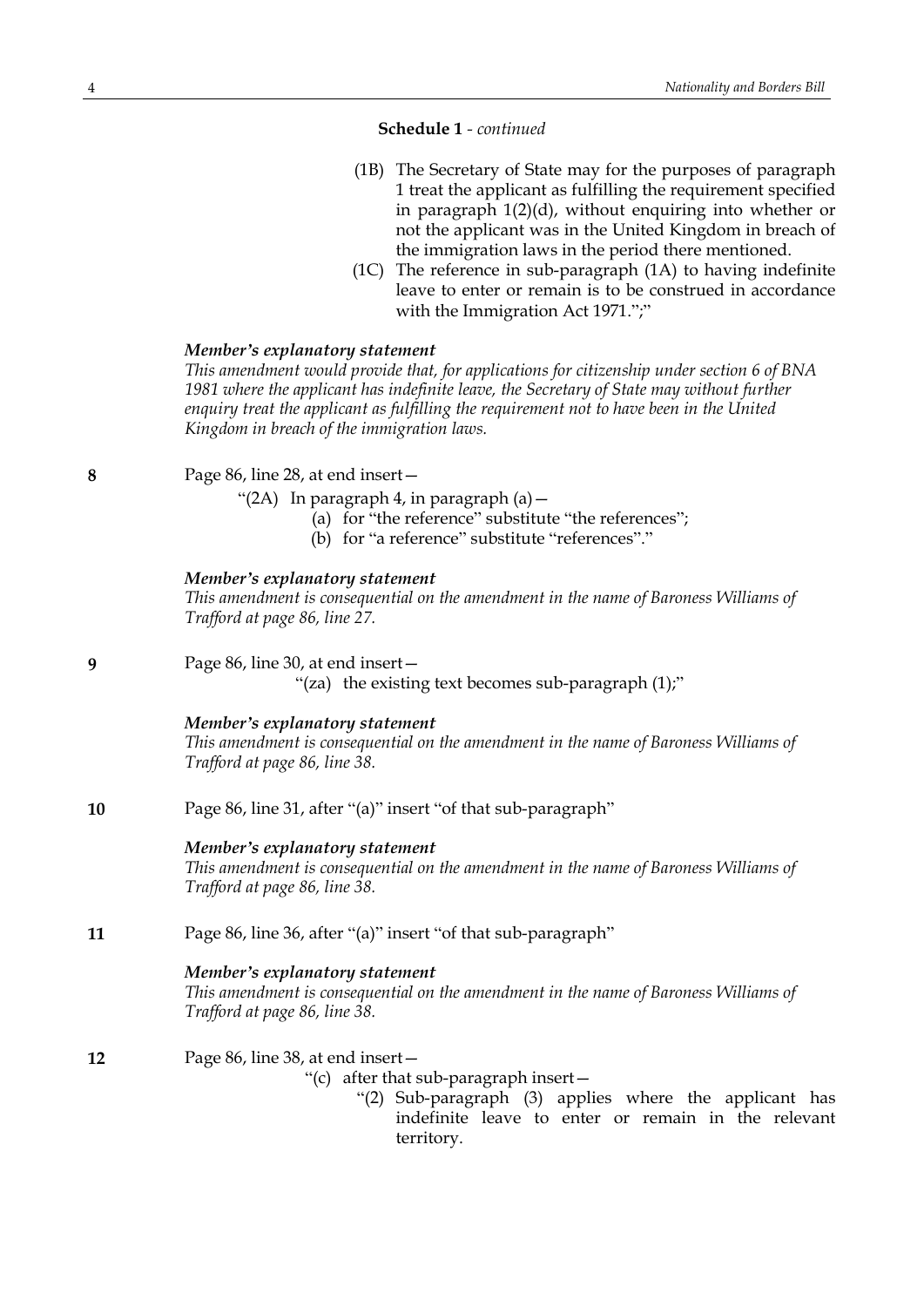### **Schedule 1** *- continued*

- (3) The Secretary of State may for the purposes of paragraph 5 treat the applicant as fulfilling the requirement specified in paragraph 5(2)(d), without enquiring into whether or not the applicant was in the relevant territory in breach of the immigration laws in the period there mentioned.
- (4) The reference in sub-paragraph (2) to having indefinite leave to enter or remain is to be construed as a reference to any status formally granted under the immigration laws in force in the relevant territory which is broadly equivalent to the status of having indefinite leave to enter or remain under the Immigration Act 1971.""

#### *Member's explanatory statement*

*This amendment would provide that, for applications for citizenship under section 18 of BNA 1981 where the applicant has indefinite leave to enter or remain in the relevant territory, the Secretary of State may without further enquiry treat the applicant as fulfilling the requirement not to have been in the relevant territory in breach of the immigration laws.*

#### **13** Page 86, line 38, at end insert—

- "(4) In paragraph 8, in paragraph (a)—
	- (a) for "the reference" substitute "the references";
	- (b) for "a reference" substitute "references"."

#### *Member's explanatory statement*

*This amendment is consequential on the other amendment in the name of Baroness Williams of Trafford at page 86, line 38.*

### **After Schedule 1**

### LORD ANDERSON OF IPSWICH BARONESS MCINTOSH OF PICKERING

**14** Insert the following new Schedule—

#### "SCHEDULE 1A

### DEPRIVATION OF CITIZENSHIP WITHOUT NOTICE: JUDICIAL OVERSIGHT

This is the Schedule to be inserted after Schedule 4 to the British Nationality Act 1981—

### "SCHEDULE 4A Section 40(5E)

### DEPRIVATION OF CITIZENSHIP WITHOUT NOTICE: JUDICIAL OVERSIGHT

#### *Deprivation without notice: application to Special Immigration Appeals Commission*

1 (1) If the Secretary of State proposes to make a conducive grounds deprivation order without notice, the Secretary of State may apply to the Special Immigration Appeals Commission under this paragraph.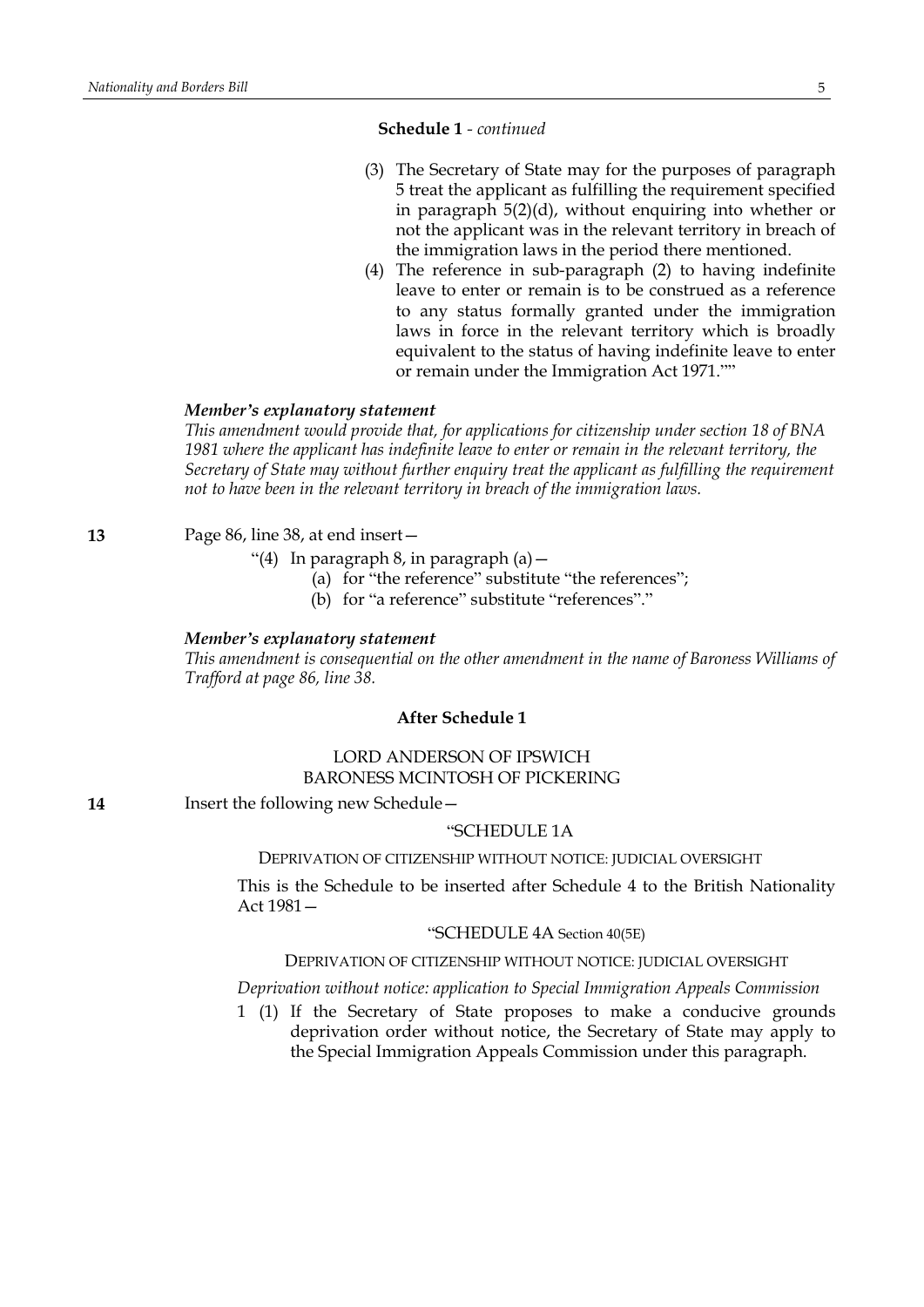#### **After Schedule 1** *- continued*

- (2) If the Secretary of State makes a conducive grounds deprivation order without notice, the Secretary of State must apply to the Special Immigration Appeals Commission under this paragraph within the period of seven days beginning with the day on which the order is made (unless an application has already been made under subparagraph (1)).
- (3) The function of the Commission on an application under this paragraph is to determine whether, in respect of each condition in section 40(5A) on which the Secretary of State relies, the Secretary of State's view is obviously flawed.
- (4) In determining that question, the Commission must apply the principles that would be applicable on an application for judicial review.
- (5) If the Commission determines that the Secretary of State's view is obviously flawed in respect of each condition in section 40(5A) on which the Secretary of State relies—
	- (a) if the order in question has not been made, section 40(5) applies in relation to the order (notwithstanding section 40(5A));
	- (b) if the order has been made, the Secretary of State must, within the period of 14 days beginning with the day on which the Commission made the determination—
		- (i) give late notice in respect of the order,
		- (ii) revoke the order, or
		- (iii) make an application under sub-paragraph (6).
- (6) The Secretary of State may (at any time) make an application to the Special Immigration Appeals Commission for fresh consideration of a decision the Secretary of State has made under section 40(5A) where—
	- (a) in the opinion of the Secretary of State, circumstances have changed materially since the determination mentioned in subparagraph (5), or
	- (b) the Secretary of State wishes to provide further evidence to the Commission.

Sub-paragraphs (3) to (5) apply to an application under this subparagraph.

#### *Deprivation of citizenship without notice: review*

- 2 (1) Sub-paragraphs (2) to (5) apply if—
	- (a) the Secretary of State makes a conducive grounds deprivation order without notice, and
	- (b) the Special Immigration Appeals Commission has not made the determination mentioned in paragraph 1(5) (Secretary of State's decision obviously flawed).
	- (2) The Secretary of State must, at least once in every review period, review the circumstances of the person in respect of whom the order was made (so far as known) and decide whether to give late notice in respect of the order.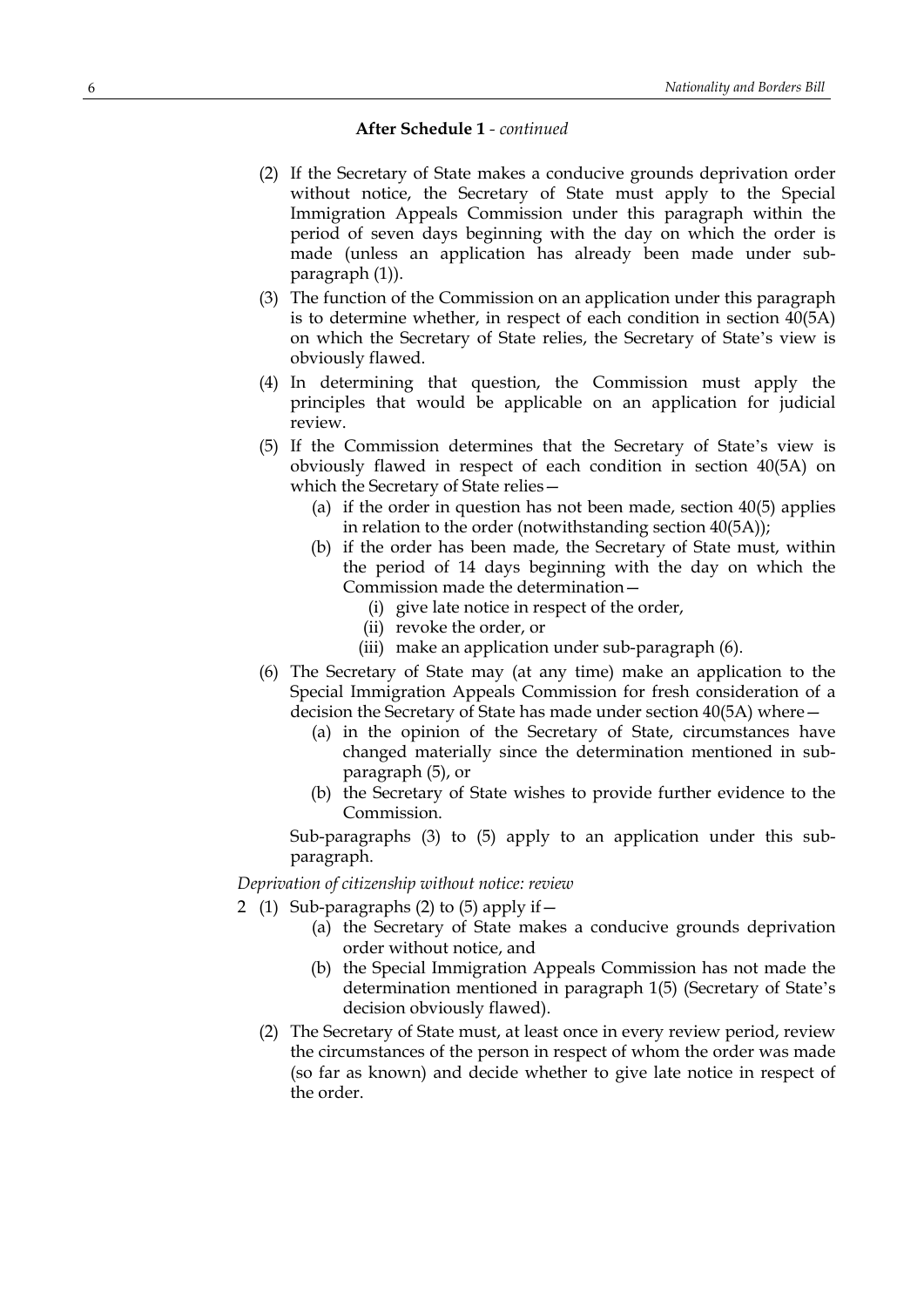### **After Schedule 1** *- continued*

- (3) On such a review, the Secretary of State must decide to give late notice to the person unless it appears to the Secretary of State that any of the conditions in section 40(5A) is met (reading any reference in those provisions to notice under section 40(5) as a reference to late notice).
- (4) If the Secretary of State decides at any point to give late notice in respect of the order—
	- (a) the Secretary of State must give the notice as soon as reasonably practicable, and
	- (b) once the notice is given, sub-paragraph (2) ceases to apply in relation to the person.
- (5) If on the expiry of the final review period the Secretary of State has not given, or has not decided to give, late notice in respect of the order, the Secretary of State must make an application to the Special Immigration Appeals Commission within the period of seven days beginning with the day after the final day of that review period.
- (6) Sub-paragraphs (3) to (6) of paragraph 1 (except sub-paragraph  $(5)(a)$ ) apply for the purposes of an application under sub-paragraph (5) as they apply for the purposes of an application under that paragraph.
- (7) For the purposes of this paragraph, each of the following is a "review period"—
	- (a) the period of four months beginning with the day after the day on which the Special Immigration Appeals Commission first determined an application in relation to the order under paragraph 1, and
	- (b) each of the next five successive periods of four months.

#### *Interpretation*

- 3 (1) In this Schedule, references to making a conducive grounds deprivation order without notice are to making an order under section 40(2) without giving notice under subsection (5) of that section (in reliance on subsection (5A) of that section).
	- (2) In this Schedule, "late notice", in respect of an order under section 40(5), means written notice to the person in respect of whom the order was made specifying—
		- (a) that the Secretary of State has made the order,
		- (b) the reasons for the order, and
		- (c) the person's right of appeal under section 40A(1) or under section 2B of the Special Immigration Appeals Commission Act 1997.""

#### *Member's explanatory statement*

*This amendment inserts a new Schedule into the British Nationality Act 1981, to make provision for judicial oversight of decisions to deprive a person of their citizenship status without notice on grounds that the deprivation is conducive to the public good.*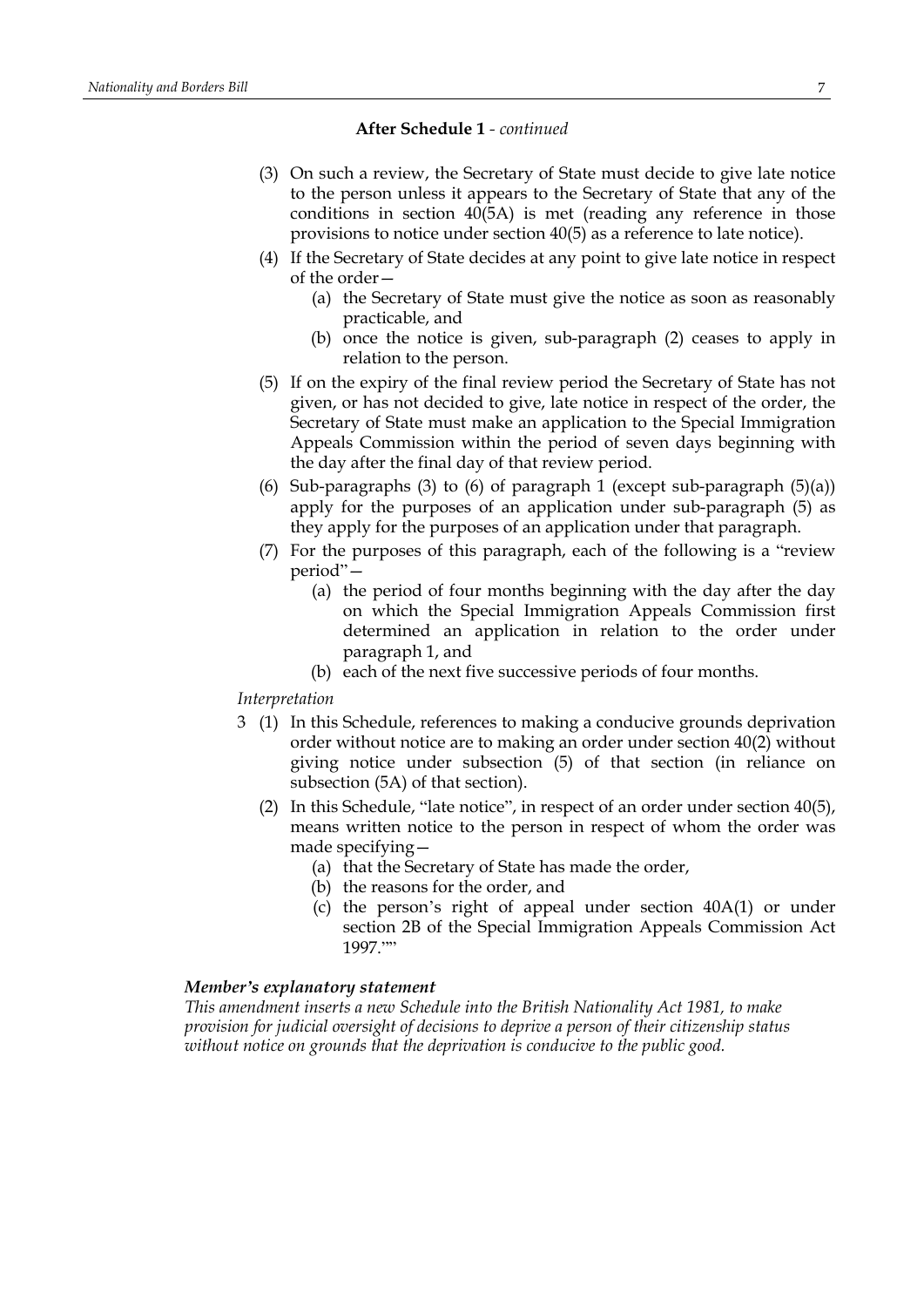### **Clause 9**

### LORD ANDERSON OF IPSWICH LORD MACDONALD OF RIVER GLAVEN BARONESS MCINTOSH OF PICKERING

**15** Page 11, line 31, leave out "it appears to the Secretary of State that"

### *Member's explanatory statement*

*This amendment removes the subjective element from the condition in paragraph (a) of new subsection (5A)(notice of deprivation of citizenship not required if Secretary of State does not have the requisite information).*

### **16** Page 11, leave out lines 35 to 41 and insert—

- "(b) the Secretary of State reasonably considers it necessary, in the interests of—
	- (i) national security,
	- (ii) the investigation or prosecution of organised or serious crime,
	- (iii) preventing or reducing a risk to the safety of any person, or
	- (iv) the relationship between the United Kingdom and another country,

that notice under that subsection should not be given."

### *Member's explanatory statement*

*This amendment limits the grounds on which a deprivation-of-citizenship order may be made without notice to the person concerned, and also strengthens the test, so that one may only be made if the Secretary of State reasonably considers it necessary.*

### **17** Page 11, line 44, at end insert—

"(5C) Subsection (5D) applies where—

- (a) the Secretary of State has made an order under subsection (2) and, in reliance on subsection (5A), has not given the notice required by subsection (5), and
- (b) the person in respect of whom the order was made makes contact with the Secretary of State for the Home Department.
- (5D) The Secretary of State must, as soon as is reasonably practicable, give the person written notice specifying—
	- (a) that the Secretary of State has made the order,
	- (b) the reasons for the order, and
	- (c) the person's right of appeal under section 40A(1) or under section 2B of the Special Immigration Appeals Commission Act 1997.
- (5E) Schedule 4A makes provision for the Special Immigration Appeals Commission to consider a decision of the Secretary of State not to give notice to a person before depriving them of a citizenship status on the grounds mentioned in subsection (2)(deprivation conducive to the public good)."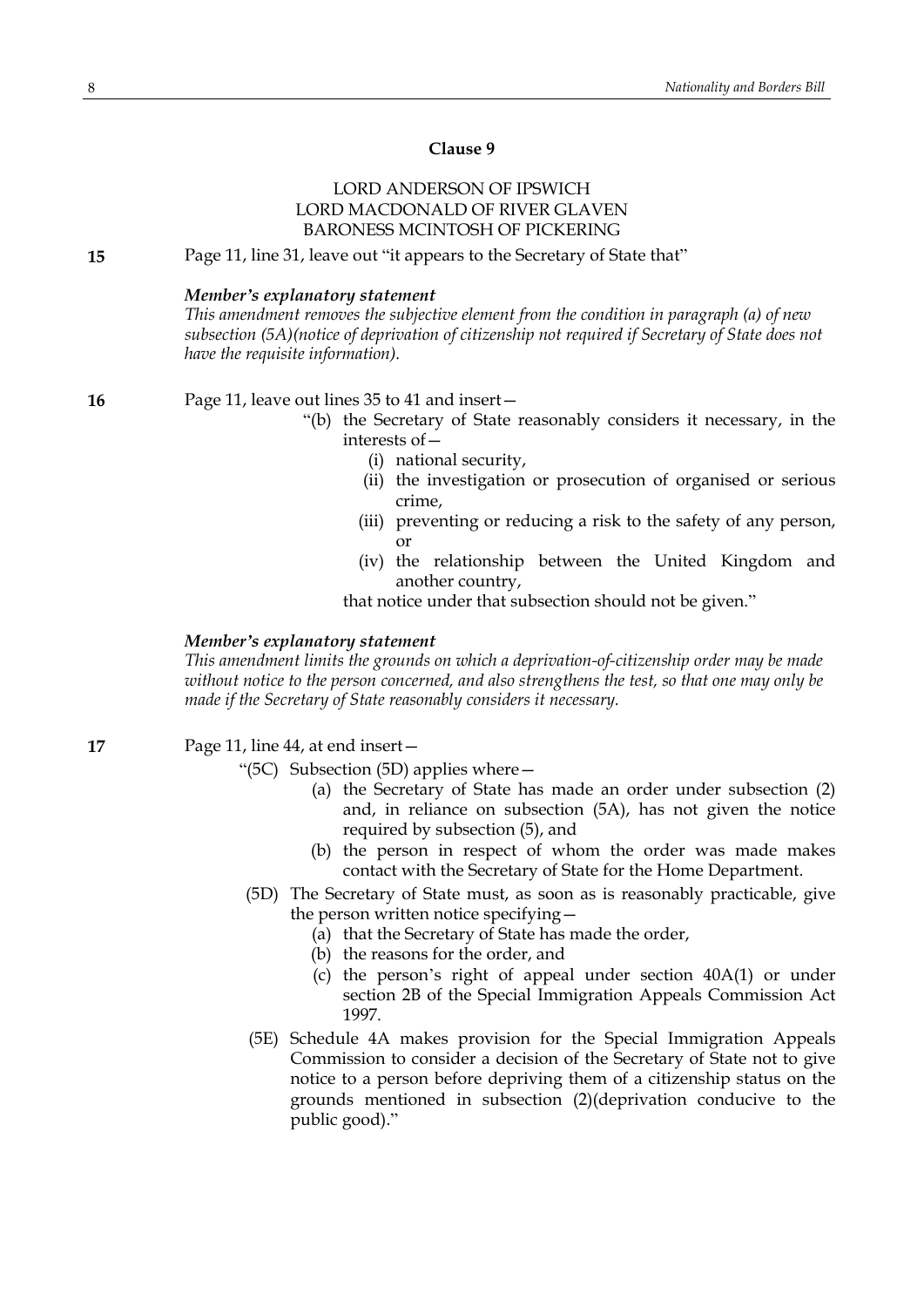*This amendment inserts three new subsections into section 40 of the BNA 1981. The first two provide for late notice to be given to a person who has been deprived of their citizenship without notice if they subsequently make contact with the Home Office. The third introduces the new Schedule 4A to the British Nationality Act 1981, which provides for the Special Immigration Appeals Commission to oversee decisions to deprive a person of their citizenship without notice.*

**18** Page 12, line 9, at end insert—

- "(b) after subsection (2) insert—
	- "(2A) In the case of an order made as described in subsection (1)(b), for the purposes of any rule or other provision limiting the time within which an appeal under this section may be brought, time does not start to run unless and until the person is given notice of the fact that the order has been made (see section 40(5D) and Schedule 4A)."

#### *Member's explanatory statement*

*This amendment provides that in a case where a person is deprived of their citizenship without notice, time for bringing an appeal will not start to run unless and until they are subsequently given notice.*

### **19** Page 12, line 9, at end insert—

"(3A) After Schedule 4 to the 1981 Act insert the Schedule 4A set out in Schedule  $1A$ ."

*Member's explanatory statement This amendment inserts the new Schedule 4A into the British Nationality Act 1981.*

### BARONESS D'SOUZA LORD ROSSER LORD PADDICK

**20** Leave out Clause 9

### **Clause 10**

### LORD PADDICK LORD ROSSER

**21** Leave out Clause 10

### **After Clause 10**

### BARONESS BENNETT OF MANOR CASTLE

**22** Insert the following new Clause—

### **"Repeal of power to deprive citizenship except for cases of fraud etc.**

In section 40 of the British Nationality Act 1981 (deprivation of citizenship) omit—

- (a) subsection (2), and
- (b) subsection (4)."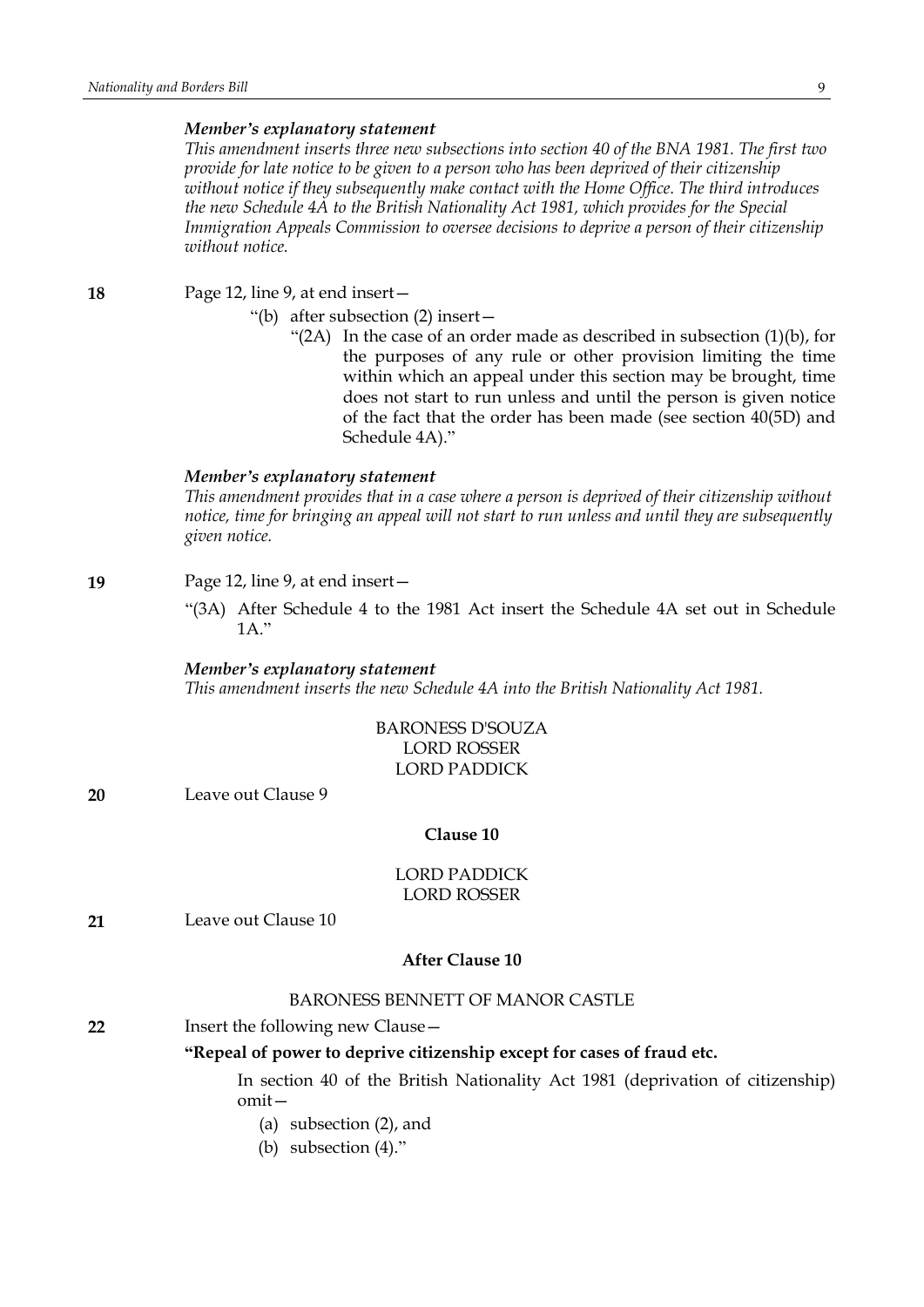*This would repeal the power of the Secretary of State to deprive British citizenship except in cases where it was obtained by means of fraud, false representation or concealment of material fact.*

### BARONESS LUDFORD

**23**★ Insert the following new Clause —

"**Acquisition of British citizenship by birth or adoption: comprehensive sickness insurance**

- (1) The European Union (Withdrawal Agreement) Act 2020 is amended as follows.
- (2) After section 15, insert—

### **"15A Comprehensive sickness insurance**

- (1) For the purposes of any decision taken by a public authority under this Part after commencement of this section, a person is to be treated as having met a requirement to have held comprehensive sickness insurance, whenever they—
	- (a) had access to the NHS in practice, or
	- (b) held a comprehensive sickness insurance policy.
- (2) This section applies in particular to any decisions taken under residence scheme immigration rules."
- (3) The British Nationality Act 1981 is amended as follows.
- (4) After section 1(3A) insert—
	- "(3B) A person born in the United Kingdom after commencement who is not a British citizen is entitled, on application, to register as a British citizen if the person's father or mother would have been settled in the United Kingdom at the time of the person's birth, if Assumption A had applied.
	- (3C) Assumption A is that, in assessing whether the person's father or mother met a requirement to have held comprehensive sickness insurance, this is to be regarded as having been satisfied whenever they—
		- (a) had access to the NHS in practice, or
		- (b) held a comprehensive sickness insurance policy.
	- (3D) Registration under subsection (3B) is free of charge."
- (5) After section 50A insert—

### **"50B Exceptions**

Notwithstanding any provision of section 50A, for the purposes of an application for naturalisation or registration made under this Act, a person—

- (a) is not to be treated as having been in the United Kingdom in breach of the immigration laws during a period of time that has been counted as part of a continuous qualifying period in a grant of leave to that person under Appendix EU of the Immigration Rules, and
- (b) is not to be treated as not being of good character on account of a failure to hold comprehensive sickness insurance during some period of residence in the UK.""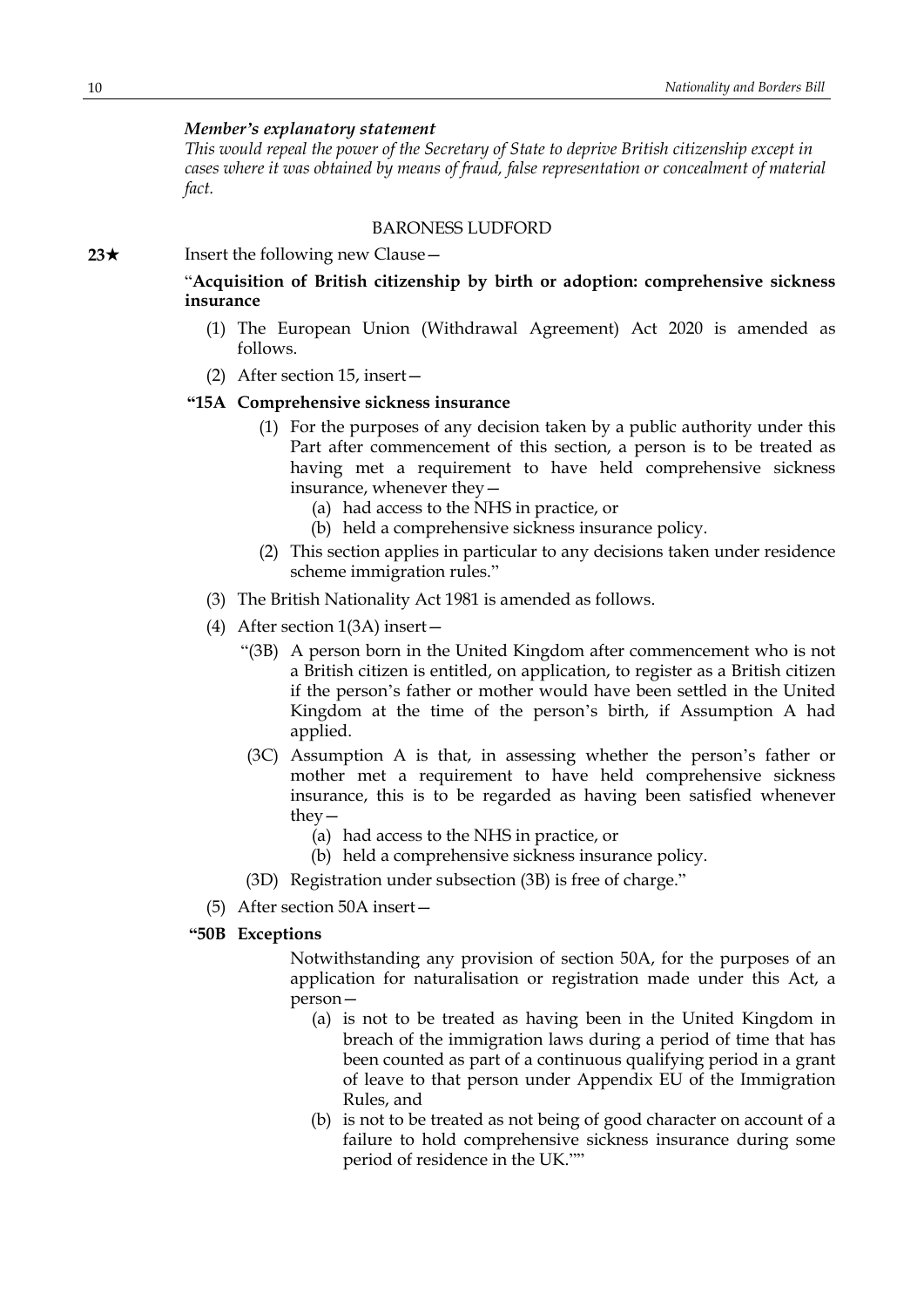*This new Clause provides that a person seeking to naturalise as a British citizen, seeking to exercise family reunion rights as a naturalised British citizen, or seeking to have their UKborn children recognised as British at birth, need not have had comprehensive sickness insurance prior to naturalising or prior to the birth of their child.*

### **Before Clause 11**

BARONESS CHAKRABARTI LORD JUDGE LORD PANNICK BARONESS HAMWEE

**24** Insert the following new Clause—

### **"Compliance with the Refugee Convention**

Nothing in this Part authorises policies or decisions which do not comply with the United Kingdom's obligations under the 1951 Refugee Convention and the 1967 Protocol relating to the Status of Refugees."

#### *Member's explanatory statement*

*This new Clause reflects the Government's stated intention of compliance with the Refugee Convention and ensures Part 2 provisions are read subject to that international legal obligation.*

#### **Clause 11**

### BARONESS MCINTOSH OF PICKERING

**25** Page 13, line 33, leave out "a refugee is a Group 1" and insert "a person is a"

#### *Member's explanatory statement*

*This amendment ensures equality of treatment by removing the distinction between Group 1 and Group 2 refugees.*

### **26** Page 13, line 36, leave out paragraph (b)

#### *Member's explanatory statement*

*This amendment is consequential on another amendment to Clause 11 in the name of Baroness McIntosh of Pickering.*

**27** Page 14, line 7, leave out "treat Group 1 and Group 2 refugees differently, for example" and insert "exercise reasonable discretion"

### *Member's explanatory statement*

*This amendment is consequential on the removal of the distinction between Group 1 and Group 2 refugees by another amendment in the name of Baroness McIntosh of Pickering and ensures that the Secretary of State or an immigration officer may exercise discretion in a reasonable manner.*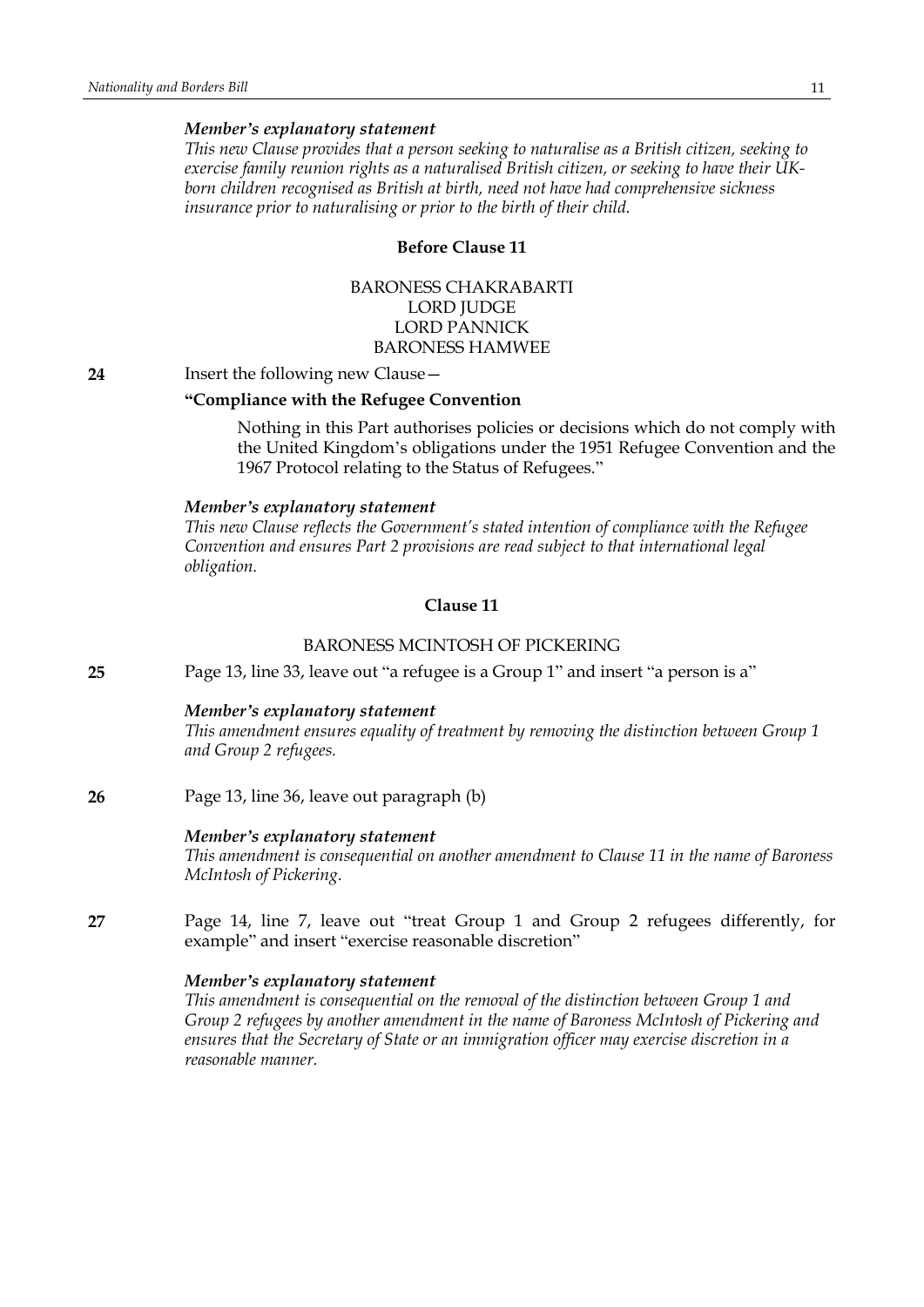### LORD KERR OF KINLOCHARD LORD PADDICK LORD ROSSER LORD ETHERTON

**28** Leave out Clause 11

### **Clause 12**

### THE LORD BISHOP OF DURHAM BARONESS LISTER OF BURTERSETT

- **29★** Page 15, line 39, at end insert
	- "(4A) In section 16 of the Nationality, Immigration and Asylum Act 2002 (establishment of centres), at end insert—
		- "(4) For the purposes of this Part, references to "persons" does not include—
			- (a) children;
			- (b) women;
			- (c) individuals with a disability;
			- (d) individuals who have been referred to the National Referral Mechanism;
			- (e) individuals who have a received a positive conclusive grounds decision following a referral to the National Referral Mechanism;
			- (f) survivors of torture;
			- (g) individuals who identify as LGBTQ+; and
			- (h) family members of any individuals referenced in this subsection.
			- (5) For the purposes of this section, "family members" includes—
				- (a) dependent children;
				- (b) partners and spouses;
				- (c) in relation to children—
					- (i) their siblings;
						- (ii) any other individual who is the relevant child's guardian.""

#### *Member's explanatory statement*

*This amendment is to restrict the use of accommodation centres for accommodating people seeking asylum so that the stated groups and their family members cannot be accommodated in them.*

#### **After Clause 12**

### BARONESS STROUD BARONESS LISTER OF BURTERSETT BARONESS LUDFORD BARONESS MEACHER

**30** Insert the following new Clause—

### "**Changes to the Immigration Act 1971**

- (1) The Immigration Act 1971 is amended as follows.
- (2) After section 3(2) (general provisions for regulation and control) insert—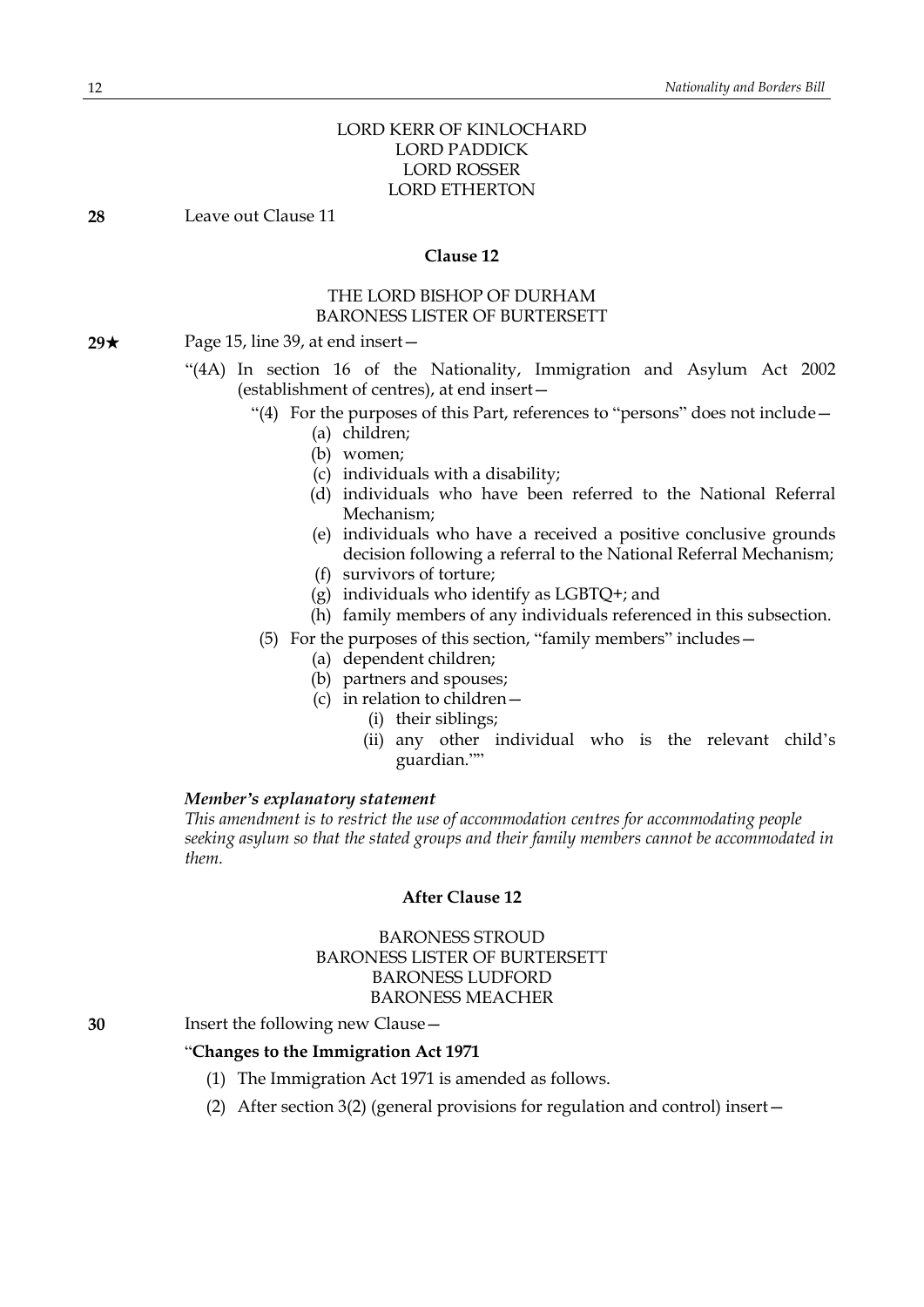#### **After Clause 12** *- continued*

- "(2A) Regulations under subsection (2) must provide that persons, and adult dependants of persons who are applying for asylum in the United Kingdom are granted permission by the Secretary of State to take up employment if—
	- (a) a decision at first instance has not been taken on the applicant's asylum application within six months of the date on which the application was made, or
	- (b) a person makes an application or a further application which raises asylum grounds, and a decision on that new application, or a decision on whether to treat such further asylum grounds as a new application, has not been taken within six months of the date on which the further application was made.
- (2B) For the purposes of subsection (2A), regulations must ensure that permission granted allowing people applying for asylum in the UK, and their adult dependants to take up employment, are on terms no less favourable than the terms granted to a person with recognised refugee status.
- (2C) This permission is to be valid until the claim is determined and all appeal rights have been exhausted and individuals granted permission to work will be issued with physical proof of the right to work.""

### **Clause 15**

### LORD ROSSER LORD PADDICK LORD ETHERTON

**31** Leave out Clause 15

#### **After Clause 15**

### LORD ROSSER LORD PADDICK

### **32** Insert the following new Clause—

### "**Safe third State: commencement**

- (1) The Secretary of State may exercise the power in section 83(1) so as to bring section 15 into force only if the condition in subsection (2) is met.
- (2) The condition in this subsection is that the United Kingdom has agreed formal returns agreements with one or more third States.
- (3) A "formal returns agreement'' means an agreement which provides for the safe return of a person making an asylum claim (a "claimant") to a State which is party to the agreement, where the claimant has a connection to that State."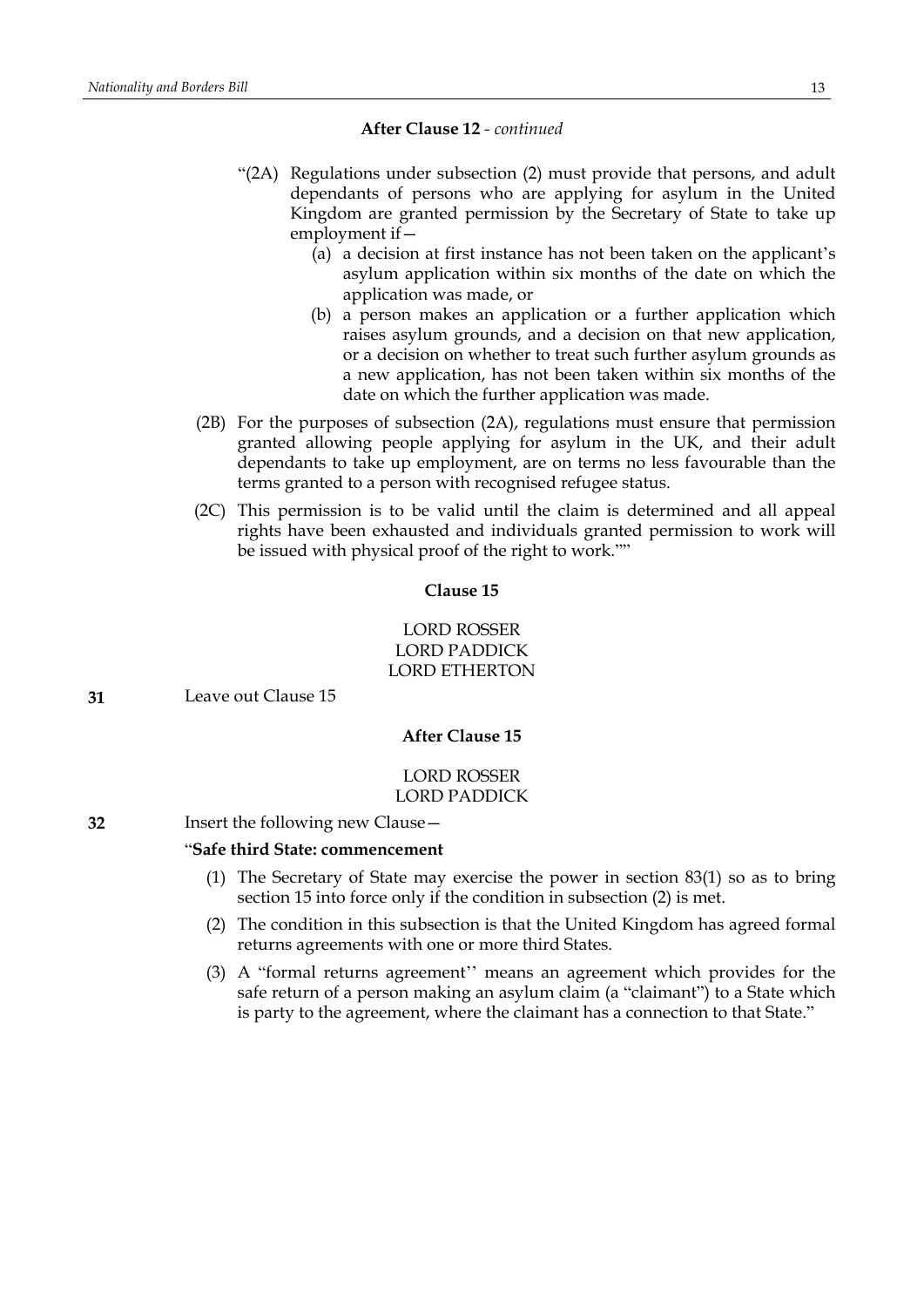### **Clause 18**

### BARONESS NEVILLE-ROLFE LORD GREEN OF DEDDINGTON

**33**\* Page 22, line 36, at end insert—

"(6C) This section also applies to failure by the claimant to produce identifying documents when entering the United Kingdom or when intercepted in the territorial waters of the United Kingdom."

### **Clause 25**

### BARONESS COUSSINS BARONESS LISTER OF BURTERSETT

#### **34**★ Page 30, line 25, at end insert —

- "(2A) The deciding authority must treat evidence provided late as provided late for good reason where the applicant is a child, or where it is reasonable to attribute its lateness to the applicant's experience of—
	- (a) torture,
	- (b) trafficking or modern slavery, or
	- (c) sex or gender based violence, abuse or exploitation."

### **Clause 28**

### LORD KIRKHOPE OF HARROGATE LORD ROSSER LORD PADDICK THE LORD BISHOP OF DURHAM

**35** Page 33, line 20, leave out paragraph (a)

#### *Member's explanatory statement*

*This amendment is linked to the amendment to leave out paragraphs 1 and 2 of Schedule 3.*

### LORD ROSSER LORD PADDICK LORD ETHERTON

**36** Leave out Clause 28

### **Schedule 3**

### LORD KIRKHOPE OF HARROGATE LORD ROSSER LORD PADDICK

**37** Page 88, line 11, leave out paragraphs 1 and 2

#### *Member's explanatory statement*

*This amendment leaves out paragraphs 1 and 2 of Schedule 3 to the Bill, which would amend section 77 of the Nationality, Immigration and Asylum Act 2002 (no removal while claim for asylum pending).*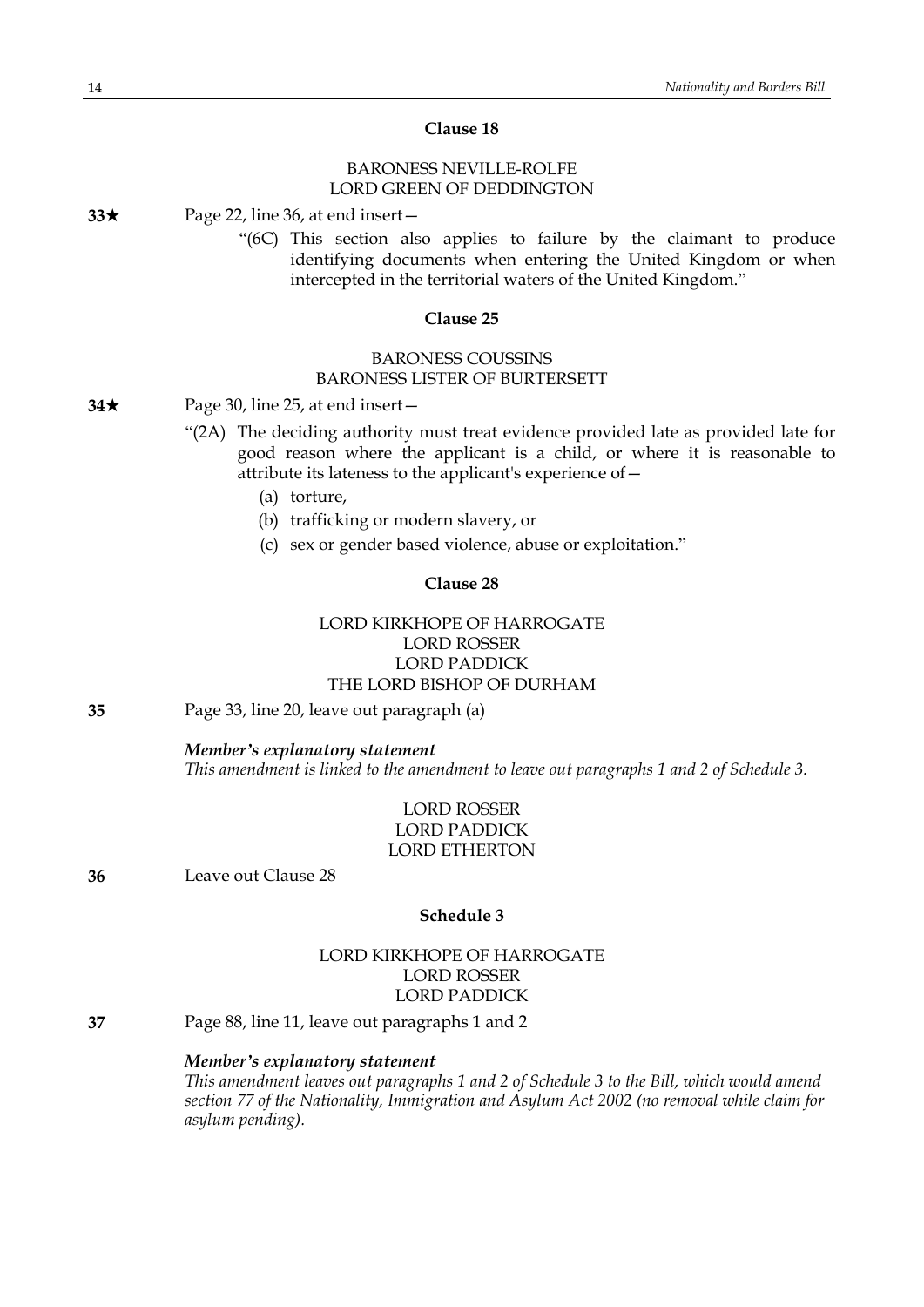**38** Page 89, line 17, leave out paragraph 4

#### *Member's explanatory statement*

*This amendment is consequential to the amendment to leave out paragraphs 1 and 2 of Schedule 3.*

### LORD ROSSER LORD PADDICK LORD ETHERTON

**39** Leave out Schedule 3

#### **Clause 31**

### THE LORD BISHOP OF GLOUCESTER BARONESS CHAKRABARTI

- **40**★ Page 34, line 45, leave out "first"
- **41**\* Page 34, line 45, leave out ", on the balance of probabilities" and insert "whether there is a reasonable likelihood that"
- **42**\* Page 35, line 1, leave out "whether"
- **43**★ Page 35, line 5, leave out paragraph (b) and insert
	- "(b) if the asylum seeker were returned to their country of nationality (or in a case where they do not have a nationality, the country of their former habitual residence)—
		- (i) they would be persecuted for reason of the characteristic mentioned in paragraph (a), and
		- (ii) they would not be protected as mentioned in section 33."
- **44**\* Page 35, line 12, leave out subsections (3) to (5)

### **Clause 32**

### THE LORD BISHOP OF GLOUCESTER BARONESS LISTER OF BURTERSETT

**45** Page 35, line 47, leave out "only if it meets" and insert "if it meets one or"

#### **Clause 36**

#### LORD ETHERTON

**46** Page 37, line 16, leave out subsection (1)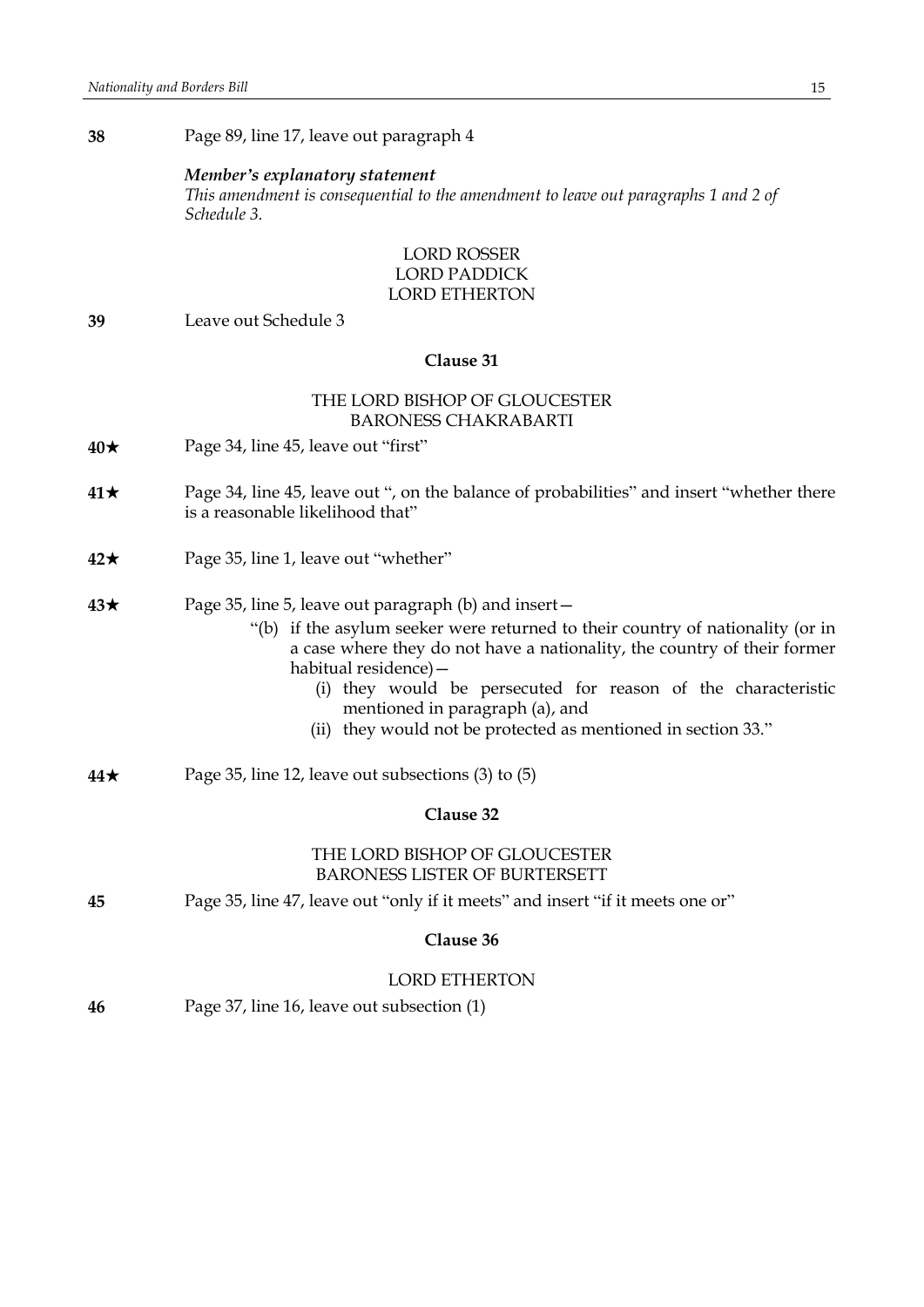#### **After Clause 37**

### BARONESS LUDFORD BARONESS D'SOUZA LORD PADDICK

**47** Insert the following new Clause—

### "**Refugee family reunion**

- (1) The Secretary of State must, within 6 months of the date of the passing of this Act, lay before Parliament a statement of changes in the rules (the "immigration rules") under section 3(2) of the Immigration Act 1971 (general provisions for regulation and control) to make provision for refugee family reunion, in accordance with this section, to come into effect after 21 days.
- (2) Before a statement of changes is laid under subsection (1), the Secretary of State must consult with persons he or she deems appropriate.
- (3) The statement laid under subsection (1) must set out rules providing for leave to enter and remain in the United Kingdom for family members of a person granted refugee status or humanitarian protection.
- (4) In this section, "refugee status" and "humanitarian protection" have the same meaning as in the immigration rules.
- (5) In this section, "family members" include—
	- (a) a person's parent, including adoptive parent;
	- (b) a person's spouse, civil partner or unmarried partner;
	- (c) a person's child, including adopted child, who is either—
		- (i) under the age of 18, or
		- (ii) under the age of 25 but was either under the age of 18 or unmarried at the time the person granted asylum left their country of residence to seek asylum;
	- (d) a person's sibling, including adoptive sibling, who is either—
		- (i) under the age of 18, or
		- (ii) under the age of 25, but was either under the age of 18 or unmarried at the time the person granted asylum left their country of residence to seek asylum; and
	- (e) such other persons as the Secretary of State may determine, having regard to—
		- (i) the importance of maintaining family unity,
		- (ii) the best interests of a child,
		- (iii) the physical, emotional, psychological or financial dependency between a person granted refugee status or humanitarian protection and another person,
		- (iv) any risk to the physical, emotional or psychological wellbeing of a person who was granted refugee status or humanitarian protection, including from the circumstances in which the person is living in the United Kingdom, or
		- (v) such other matters as the Secretary of State considers appropriate.
- (6) For the purpose of subsection  $(5)$  –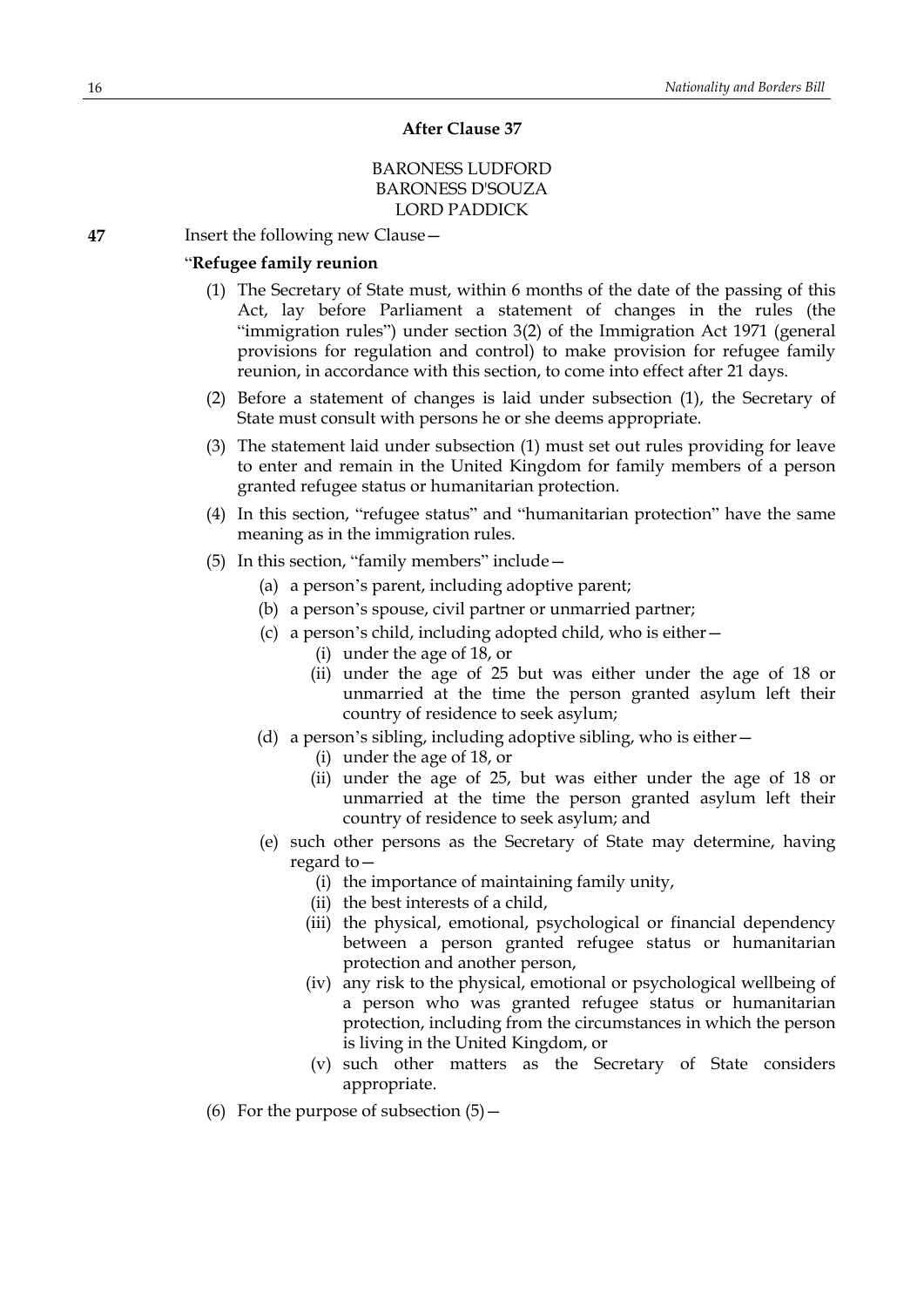#### **After Clause 37** *- continued*

- (a) "adopted" and "adoptive" refer to a relationship resulting from adoption, including de facto adoption, as set out in the immigration rules;
- (b) "best interests" of a child must be read in accordance with Article 3 of the 1989 UN Convention on the Rights of the Child."

### *Member's explanatory statement*

This new Clause would make provision for leave to enter or remain in the UK to be granted to *the family members of refugees and of people granted humanitarian protection.*

### LORD DUBS THE LORD BISHOP OF DURHAM LORD KERR OF KINLOCHARD BARONESS LUDFORD

**48** Insert the following new Clause—

### **"Immigration Rules: entry to seek asylum and join family**

- (1) The rules laid down by the Secretary of State in accordance with section 1(4) and section 3(2) of the Immigration Act 1971 for regulating the entry into and stay in the United Kingdom of persons not having the right of abode must include provision for admitting persons coming for the purpose of seeking asylum.
- (2) These rules must make provision, for the purpose of seeking asylum, for persons in Europe who have a family member in the United Kingdom who is ordinarily and lawfully resident in the United Kingdom.
- (3) For the purposes of this section, a "family member" means
	- (a) when the person in Europe is an unaccompanied minor:
		- (i) a parent, including adoptive parent;
		- (ii) aunt or uncle;
		- (iii) grandparent; or
		- (iv) sibling, including adoptive siblings;
	- (b) spouse, civil partner, unmarried partner of the person in Europe; and
	- (c) such other persons as the Secretary of State may determine, having regard to
		- (i) the importance of maintaining family unity;
		- (ii) any dependency between the family members;
		- (iii) the best interests of a child; and
		- (iv) any compelling circumstances."

### *Member's explanatory statement*

*This new Clause would require the Government to make provision within the Immigration Rules for unaccompanied children, and certain other people in Europe, to be admitted to the UK for the purposes of seeking asylum where they have a close family member in the UK.*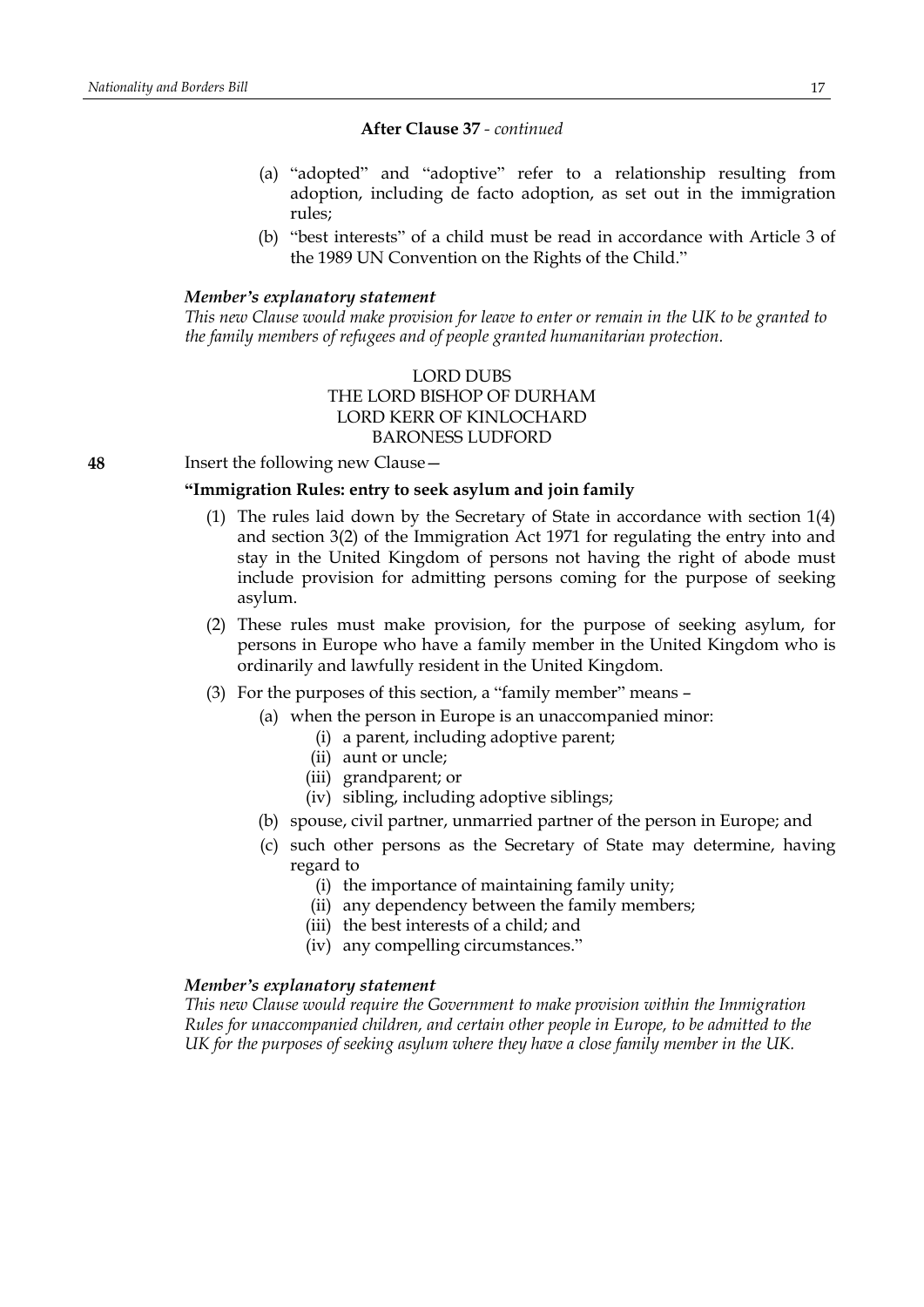### LORD KIRKHOPE OF HARROGATE THE LORD BISHOP OF DURHAM LORD PADDICK

**49** Insert the following new Clause—

### **"Refugee resettlement**

- (1) The Secretary of State must arrange for the resettlement in the United Kingdom of at least 10,000 refugees each year.
- (2) This section comes into force one month after the day on which this Act is passed."

### *Member's explanatory statement*

*This Clause will require the UK to resettle at least 10,000 refugees to the UK each year.*

### BARONESS KENNEDY OF THE SHAWS LORD ALTON OF LIVERPOOL

**50** Insert the following new Clause -

### **"Emergency visas**

- (1) The Secretary of State must, within a period of six months beginning with the day on which this Act is passed, amend the immigration rules in order to ensure that persons at particular risk are entitled to enter the United Kingdom and be provided with temporary abode.
- (2) For the purposes of this section, "persons at particular risk" include—
	- (a) a human rights defender who is at an imminent risk to his or her life;
	- (b) a person who is targeted because of their protected characteristic and is at an imminent risk to his or her life."

### *Member's explanatory statement*

*This new Clause would allow persons at particular risk to be able to be provided with safety in the UK, in line with the Government's commitments from 2019.*

### LORD ALTON OF LIVERPOOL LORD FORSYTH OF DRUMLEAN BARONESS KENNEDY OF THE SHAWS

**51** Insert the following new Clause—

### **"Conditions for grant of asylum: cases of genocide**

(1) A person seeking asylum in the United Kingdom who belongs to a national, ethnical, racial or religious group which meets the criteria, in the place from which that person originates, set out in Article II of the Convention on the Prevention and Punishment of the Crime of Genocide made in Paris on 9 December 1948, must be presumed to meet the conditions for asylum in the United Kingdom following an application to the Court from a nongovernmental organisation (registered as a charity in the United Kingdom) representing such a person or group of persons belonging to a national, ethnical, racial or religious group.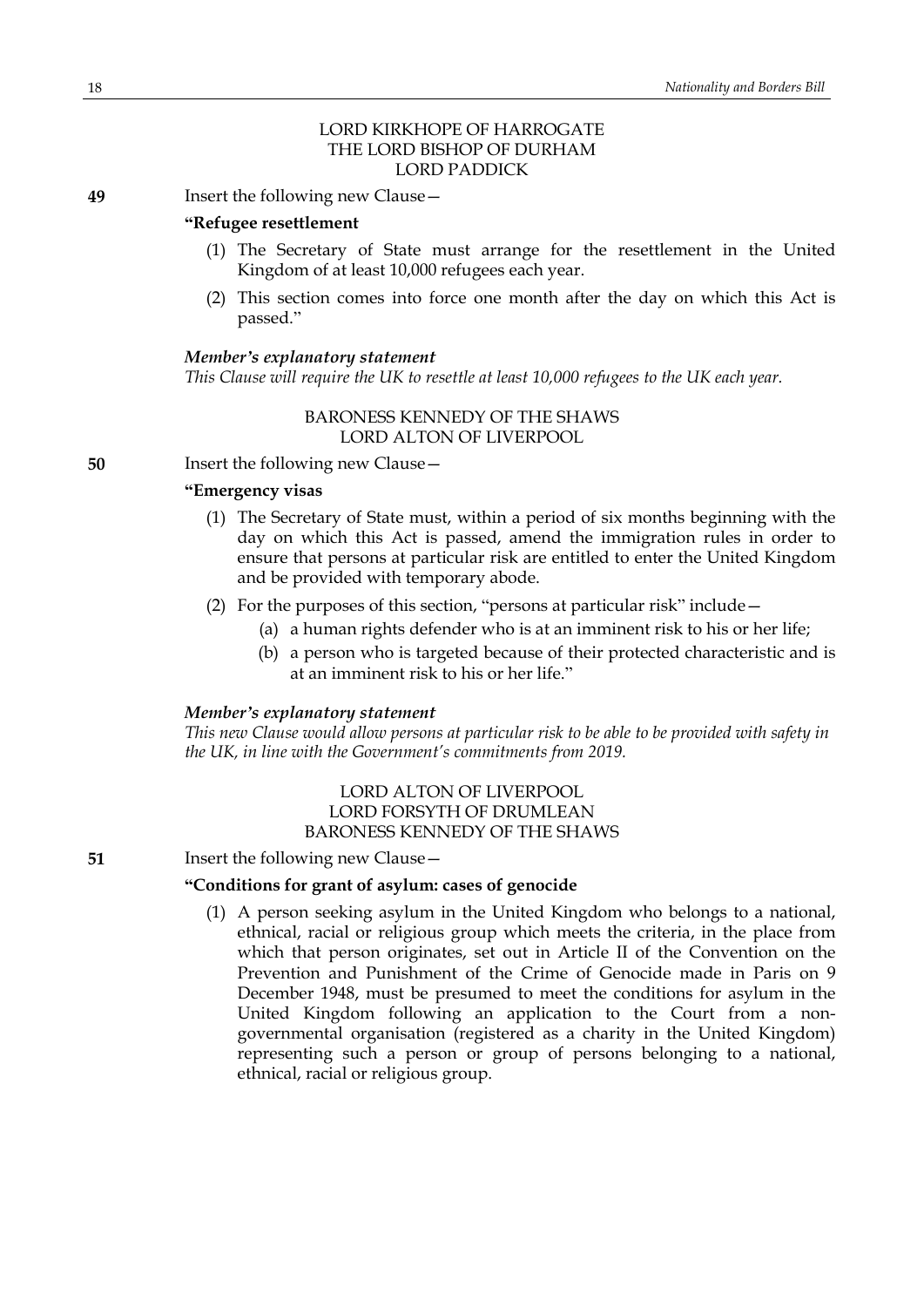#### **After Clause 37** *- continued*

- (2) The adjudication of whether the group to which the person seeking asylum belongs meets the description specified in subsection (1) must be determined by a judge of the High Court of England and Wales after consideration of the available facts.
- (3) Applicants for asylum in the United Kingdom from groups designated under this section may submit their applications and have them assessed at British missions overseas.
- (4) The Secretary of State may by regulations place a cap on the number of people granted asylum under subsection (1) in any given calendar year."

### LORD PADDICK LORD COAKER

**52**★ Insert the following new Clause

### **"Refugees and people smuggling**

- (1) Within three months of this Act being passed, and every three months thereafter, the Secretary of State must lay a statement before Parliament regarding discussions with the governments and authorities of other countries, including those bordering the English Channel and the North Sea, concerning the steps taken to—
	- (a) increase security cooperation between the United Kingdom and one or more third States to prevent criminal activity in assisting or purporting to assist refugees in travelling to the United Kingdom,
	- (b) increase domestic and international rates of prosecution for those engaged in assisting or purporting to assist refugees in travelling to the United Kingdom,
	- (c) prevent or deter a person from—
		- (i) charging refugees for assistance or purported assistance in travelling to or entering the United Kingdom;
		- (ii) endangering the safety of refugees travelling to the United Kingdom.
- (2) The statement must focus on steps other than the provisions of this Act."

### *Member's explanatory statement*

*This amendment requires the Secretary of State to update Parliament on the actions that are being taken to tackle exploitation of refugees by people smugglers.*

#### LORD COAKER

**53**★ Insert the following new Clause

#### **"Six month target for asylum decisions**

Within three months of the passing of this Act, the Secretary of State must publish a strategy for a decision on an asylum claim to be completed within six months of that claim being made."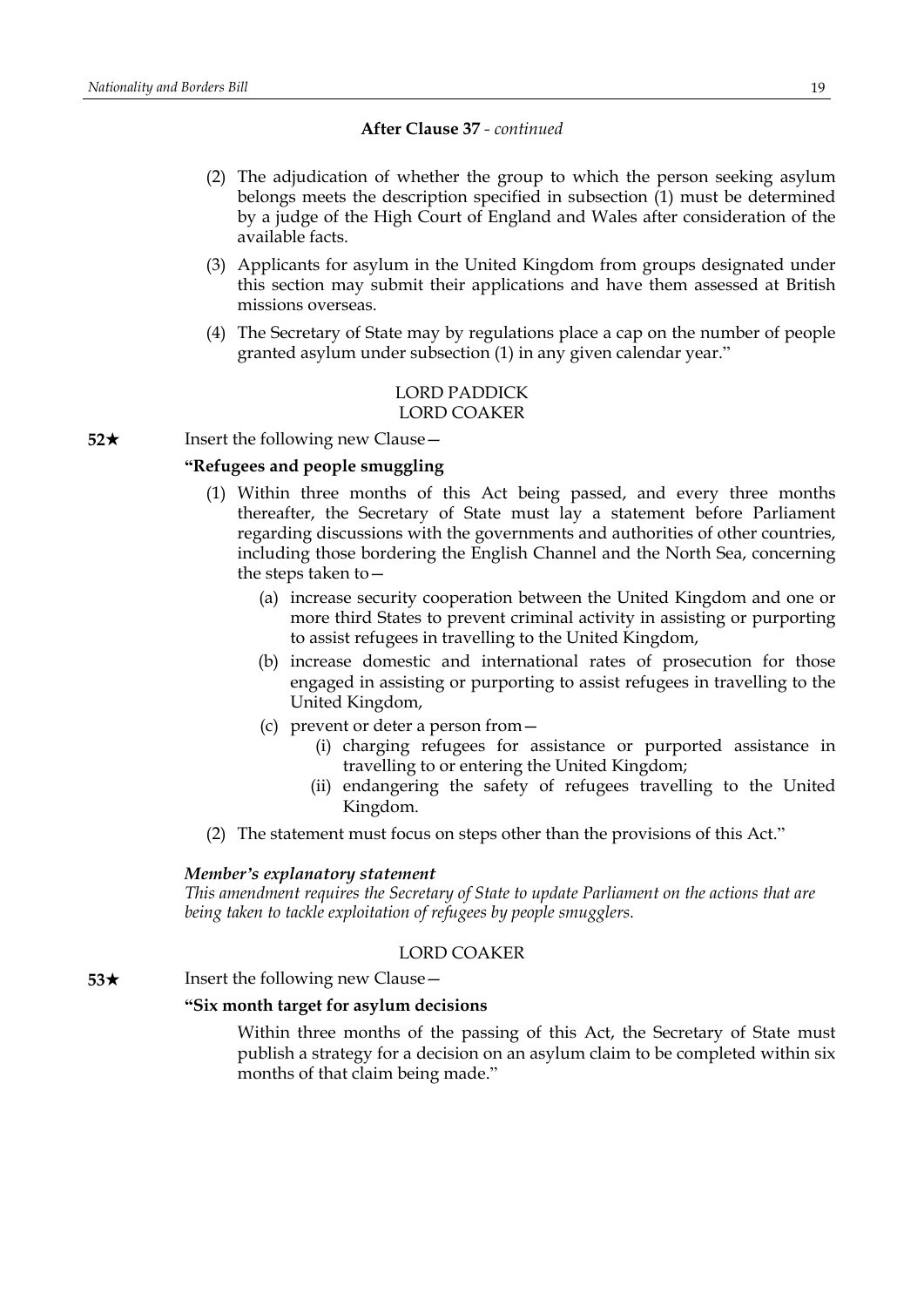### **After Clause 37** *- continued*

### LORD KIRKHOPE OF HARROGATE

**54**★ Insert the following new Clause

#### **"Refugee resettlement schemes**

- (1) The Secretary of State must arrange for the resettlement in the United Kingdom of at least 10,000 refugees each year.
- (2) The target under this section includes the numbers of people resettled under—
	- (a) dedicated schemes for the evacuation of people from a geographical locality, such as a specific third State,
	- (b) a general UK resettlement scheme,
	- (c) the mandate resettlement scheme or equivalent replacements, and
	- (d) other routes as appropriate.
- (3) The Secretary of State must be guided by the capacity of local authorities and community sponsorship groups in delivering the target under subsection (1)."

#### *Member's explanatory statement*

*This reflects the Prime Minister's commitment to make the dedicated Afghan resettlement scheme of 5,000 refugees a year additional to the longer standing Government commitment to resettle 5,000 vulnerable refugees per year from elsewhere in the world.*

### **Clause 39**

### LORD COAKER LORD PADDICK LORD BLUNKETT

**55**★ Page 40, leave out lines 5 to 9

#### *Member's explanatory statement*

*This would prevent 'arrival' in the UK being an offence, rather than 'entry' into the UK.*

### BARONESS MCINTOSH OF PICKERING

- **56** Page 40, line 7, leave out "arrives in" and insert "enters"
- **57** Page 40, line 14, leave out "arrives in" and insert "enters"

### LORD COAKER LORD PADDICK LORD BLUNKETT

**58**★ Page 41, line 16, leave out subsection (4)

### *Member's explanatory statement*

*This is a technical amendment to support the amendment to page 40, line 5.*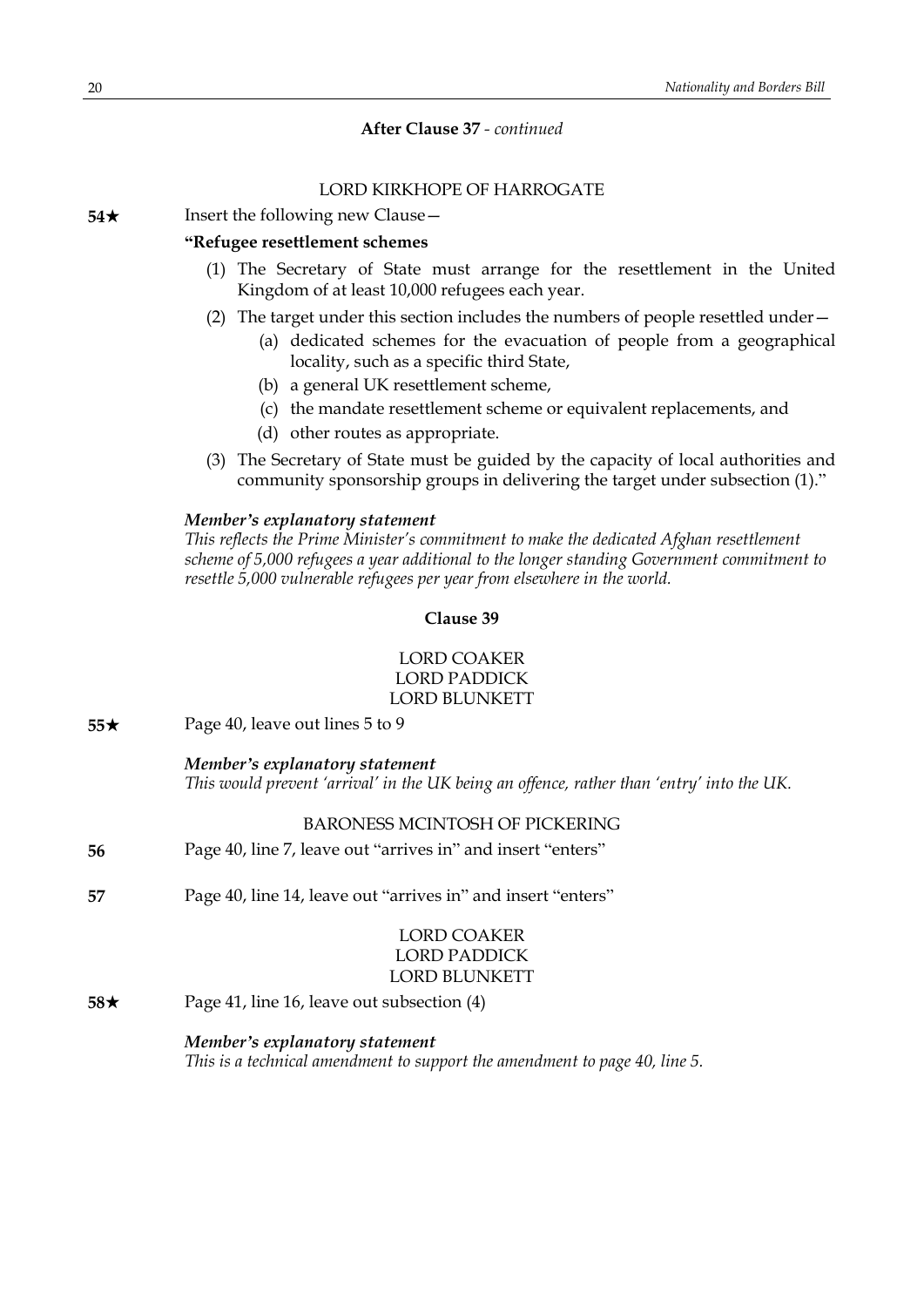### **Clause 40**

### LORD ROSSER LORD PADDICK BARONESS MCINTOSH OF PICKERING

### **59** Page 41, line 40, leave out subsection (3)

#### *Member's explanatory statement*

*This would give effect to the recommendation of the Joint Committee on Human Rights to maintain the current position that the offence of helping an asylum seeker to enter the United Kingdom can only be committed if it is carried out "for gain".*

### BARONESS MCINTOSH OF PICKERING

#### **60** Page 42, line 7, at end insert—

", or if the person performing the act of facilitation reasonably believed that, if Her Majesty's Coastguard or the overseas authority had been aware that the assisted individual was in danger or distress at sea, they would have co-ordinated the act."

#### *Member's explanatory statement*

*This amendment ensures that a person facilitating the rescue of a person in danger or distress who does not have express orders from HM Coastguard can do so with impunity.*

#### **After Clause 41**

#### LORD COAKER

**61**★ Insert the following new Clause —

### **"Advertising assistance for unlawful immigration to the United Kingdom**

- (1) It is an offence to advertise by any means, including using social media, services designed to facilitate the commission of an offence under section 25 of the Immigration Act 1971.
- (2) A person guilty of an offence under this section is liable—
	- (a) on conviction on indictment, to imprisonment for a term not exceeding five years, to a fine or to both, or
	- (b) on summary conviction, to imprisonment for a term not exceeding six months, to a fine not exceeding the statutory maximum or to both."

#### *Member's explanatory statement*

*This amendment would provide it is an offence to advertise illegal routes to the UK. This is to probe methods used to prevent and prosecute people smuggling.*

#### **Schedule 6**

### LORD ROSSER BARONESS JOLLY

**62** Page 104, line 13, at end insert—

"(1A) The powers set out in this Part of this Schedule must not be used in a manner or in circumstances that could endanger life at sea."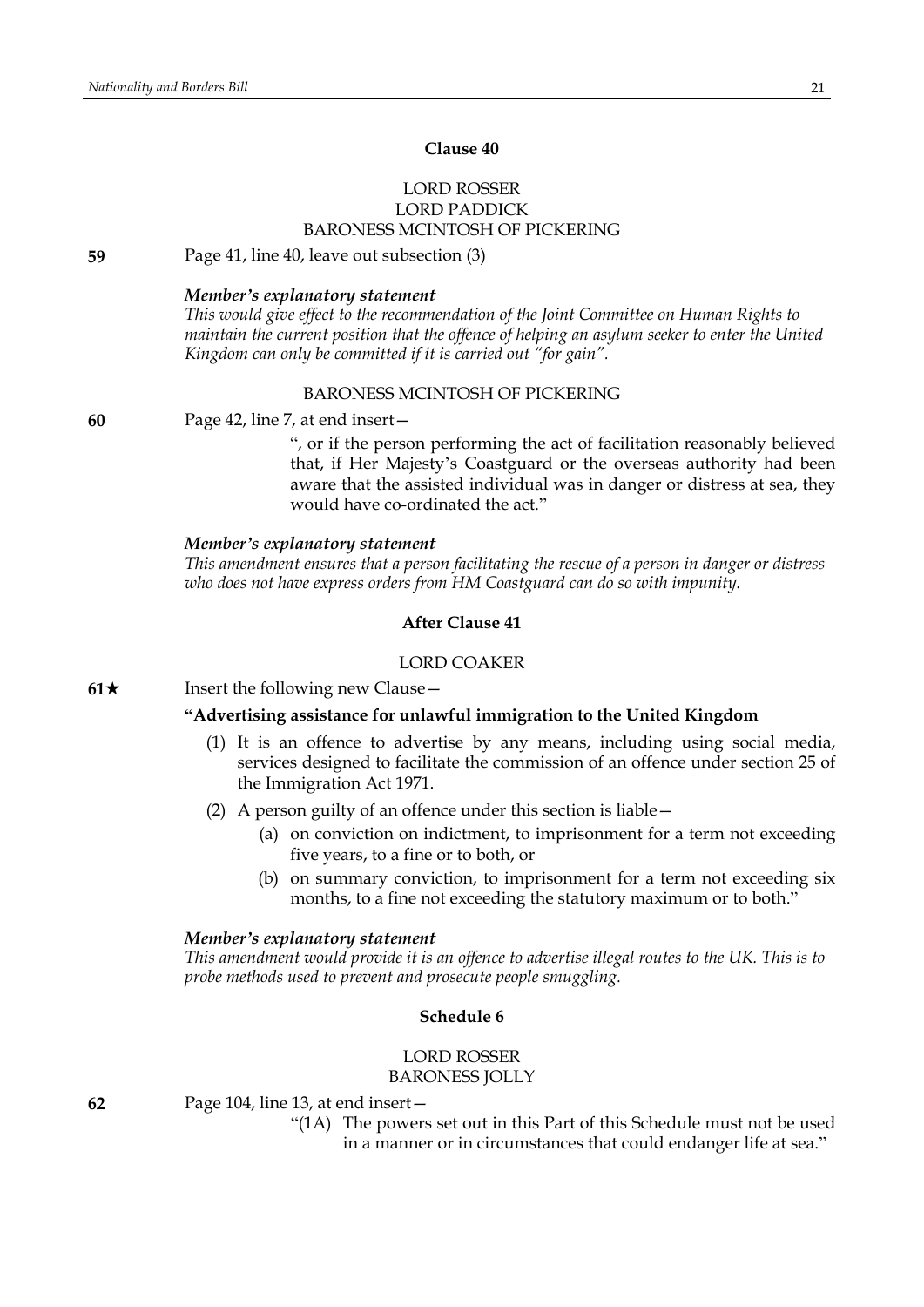*This would give effect to the recommendation of the Joint Committee on Human Rights to ensure the maritime enforcement powers cannot be used in a manner that would endanger lives at sea.*

### BARONESS KENNEDY OF THE SHAWS LORD MACDONALD OF RIVER GLAVEN

### **63**★ Page 105, line 32, at end insert —

"(13) Nothing in this paragraph authorises any action or measure which is inconsistent with the United Kingdom's international legal obligations."

#### **After Clause 56**

### LORD GREEN OF DEDDINGTON BARONESS NEVILLE-ROLFE

**64** Insert the following new Clause—

**"Age assessments for age-disputed persons: initial assessments of undetermined age**

- (1) An age-disputed person must be treated as an adult where their physical appearance and demeanour strongly suggest that they are over the age of 18.
- (2) Where the age-disputed person's physical appearance and demeanour do not meet that threshold, and doubt remains as to their claim to be a child, the person must be treated as being of undetermined age until a further age assessment is carried out.
- (3) Those of undetermined age must not be placed alongside minors in schools or accommodation."

### *Member's explanatory statement*

*This amendment would place in primary legislation a rule for tighter initial age assessments for asylum seekers and would ensure that, where doubts about the person's age are raised by initial assessors, applicants will not be placed alongside children in schools or accommodation.*

### **Clause 57**

### LORD COAKER BARONESS HAMWEE THE LORD BISHOP OF BRISTOL

**65** Leave out Clause 57

#### **Clause 58**

### LORD COAKER BARONESS HAMWEE THE LORD BISHOP OF BRISTOL

**66** Leave out Clause 58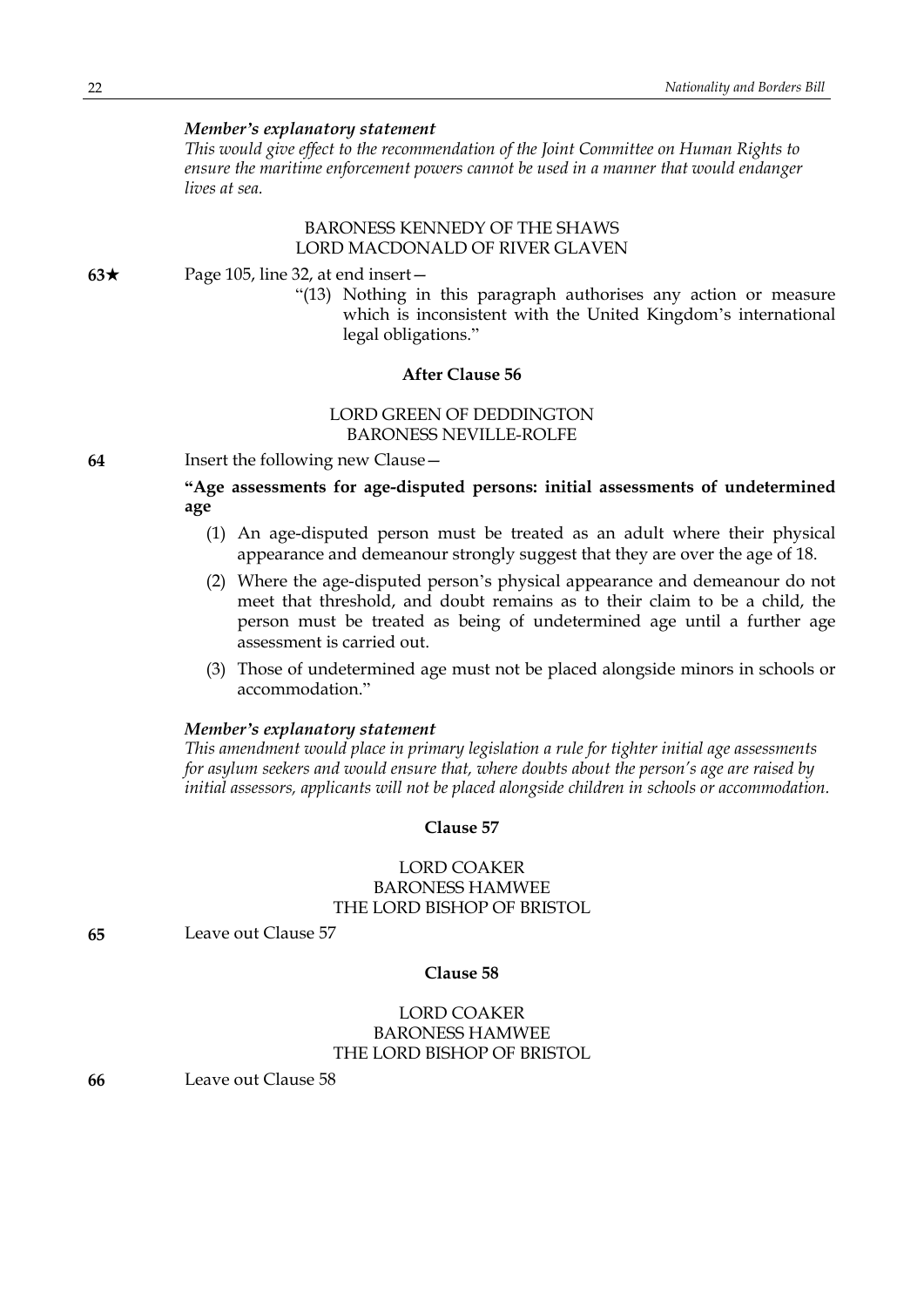#### **Clause 59**

#### LORD ALTON OF LIVERPOOL

**67**★ Page 63, line 1, at end insert—

"(1ZA) Guidance issued under subsection (1) must, in particular, provide that the determination mentioned in paragraph (c) is to be made on the standard of "suspect but cannot prove"."

#### *Member's explanatory statement*

*This amendment would ensure that amendments made to the Modern Slavery Act 2015 do not raise the threshold for a Reasonable Grounds decision when accessing the National Referral Mechanism in line with Modern Slavery: Statutory Guidance for England and Wales (under s49 of the Modern Slavery Act 2015) and Non-Statutory Guidance for Scotland and Northern Ireland.*

**68**★ Page 63, line 8, at end insert —

"(3A) If regulations under subsection (2) make provision for determining whether a person is a victim of slavery or human trafficking (as mentioned in paragraph (a) of that subsection), they must provide that the determination is to be made on the standard of "suspect but cannot prove"."

### *Member's explanatory statement*

*This amendment would ensure that amendments made to the Modern Slavery Act 2015 do not raise the threshold for a Reasonable Grounds decision when accessing the National Referral Mechanism in line with Modern Slavery: Statutory Guidance for England and Wales (under s49 of the Modern Slavery Act 2015) and Non-Statutory Guidance for Scotland and Northern Ireland.*

#### **Clause 62**

### LORD COAKER BARONESS HAMWEE THE LORD BISHOP OF BRISTOL

**69** Leave out Clause 62

#### **Clause 64**

### LORD MCCOLL OF DULWICH LORD ALTON OF LIVERPOOL LORD PADDICK LORD COAKER

**70** Leave out Clause 64 and insert—

**"Conclusive grounds: support and leave to remain for victims of slavery or human trafficking**

After section 50A of the Modern Slavery Act 2015 insert—

#### **"50B Confirmed victims etc: assistance, support and leave to remain**

(1) This section applies if a positive conclusive grounds decision is made in respect of a person.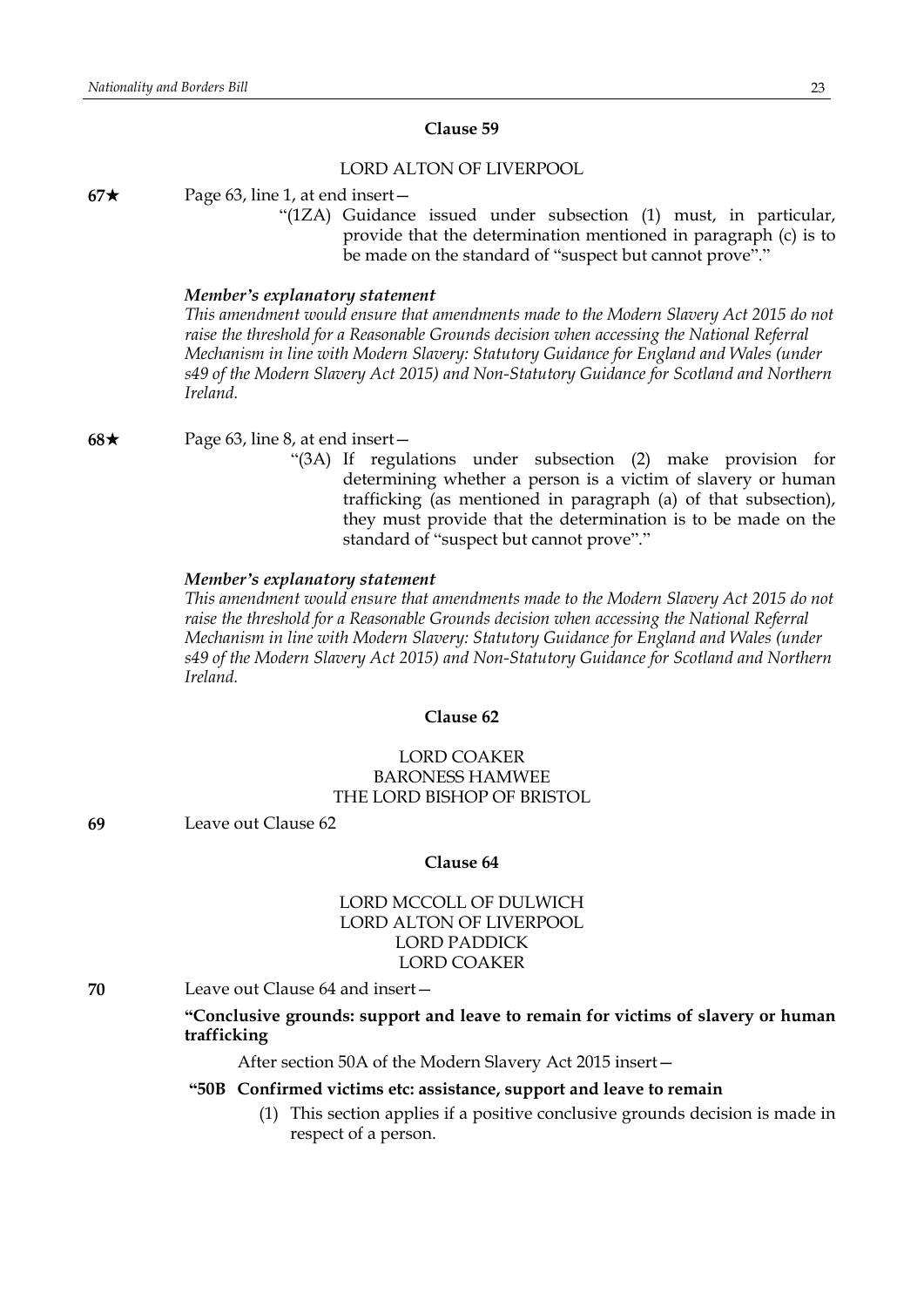#### **Clause 64** *- continued*

- (2) This subsection applies if the person has received support under section 50A and in that case—
	- (a) the Secretary of State must continue to secure tailored assistance and support for that person at the end of the recovery period if they are in need of that assistance and support in accordance with subsection  $(2)(b)$ ;
	- (b) a person who receives a positive conclusive grounds decision must be considered in need of assistance and support under subsection (2)(a) for at least 12 months beginning on the day the recovery period ends;
	- (c) a reference in this subsection to assistance and support has the same meaning as in section 50A(6).
- (3) If the person is not a British citizen—
	- (a) the Secretary of State must give the person leave to remain in the United Kingdom if subsection (2) or (4) or (5) applies;
	- (b) leave to remain provided under this subsection must be provided from the day on which the positive conclusive grounds decision is communicated to a person for either—
		- (i) the amount of time support and assistance will be provided under either subsection (2) or one of the measures listed in subsection (4), or
		- (ii) at least 12 months if the person meets one or more of the criteria in subsection (5).
- (4) This subsection applies if the person receives support and assistance under one of the following—
	- (a) section 18(9) of the Human Trafficking and Exploitation (Criminal Justice and Support for Victims) Act (Northern Ireland) 2015,
	- (b) section 9(3)(c) of the Human Trafficking and Exploitation (Scotland) Act 2015, or
	- (c) regulation 3(4)(c) of the Human Trafficking and Exploitation (Scotland) Act 2015 (Support for Victims) Regulations 2018 (S.S.I 2018/90).
- (5) This subsection applies if the person meets one or more of the following criteria—
	- (a) leave is necessary due to the person's circumstances, including but not restricted to—
		- (i) the needs of that person for safety and protection from harm including protection from re-trafficking,
		- (ii) the needs of that person for medical and psychological treatment;
	- (b) the person is co-operating with a public authority in connection with an investigation or criminal proceedings;
	- (c) the person is seeking compensation.
- (6) Where the person is receiving assistance from a support worker the recommendations of the support worker must be considered in assessing that person's circumstances under subsection (5)(a).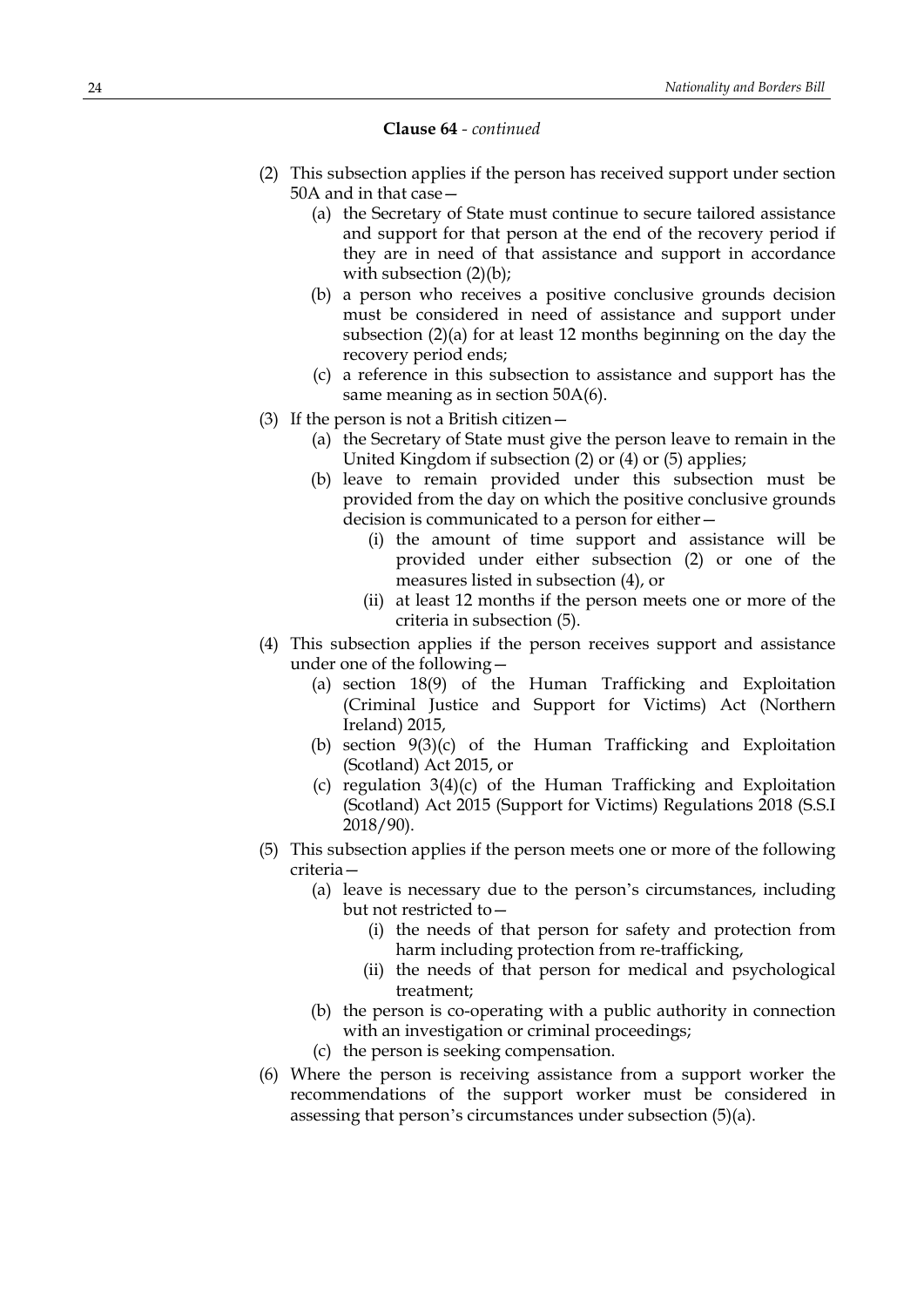#### **Clause 64** *- continued*

- (7) The Secretary of State must provide for persons granted leave to remain in accordance with this section to have recourse to public funds for the duration of the period of leave.
- (8) The Secretary of State must allow a grant of leave to remain under subsection (3) to be extended subject to the requirements of subsection  $(10).$
- (9) In determining whether to extend a grant of leave to remain under subsection (8), and the period of time for which such extended leave should be provided, the person's individual circumstances must be considered, and whether that person—
	- (a) is receiving on-going support and assistance under the measures set out in either subsection (3) or subsection (4), or
	- (b) meets one or more of the criteria in subsection (5).
- (10) If the Secretary of State is satisfied that the person is a threat to public order—
	- (a) the Secretary of State is not required to give the person leave under this section, and
	- (b) if such leave has already been given to the person, it may be revoked.
- (11) The best interests of the child must be a primary consideration when making decisions under this section in respect of a child.
- (12) In this section—

"positive conclusive grounds decision" means a decision made by a competent authority that a person is a victim of slavery or human trafficking;

"threat to public order" has the same meaning as in subsections (3) to (7) of section 62 of the Nationality and Borders Act 2022 (identified potential victims etc: disqualification from protection).

(13) This section is to be treated for the purposes of section 3 of the Immigration Act 1971 as if it were provision made by that Act.""

### *Member's explanatory statement*

*This replacement clause would provide new statutory support for victims in England and Wales after a conclusive grounds decision for at least 12 months. It would also provide temporary leave to remain for all victims receiving support after a positive conclusive grounds decision and for victims meeting the requirements of Article 14 of the Trafficking Convention. It specifies decisions for children should be made on the basis of their best interests.*

### **Clause 71**

### BARONESS RITCHIE OF DOWNPATRICK BARONESS SUTTIE LORD COAKER

**71** Page 74, line 16, at end insert—

"(c) the individual is travelling to Northern Ireland on a local journey from the Republic of Ireland."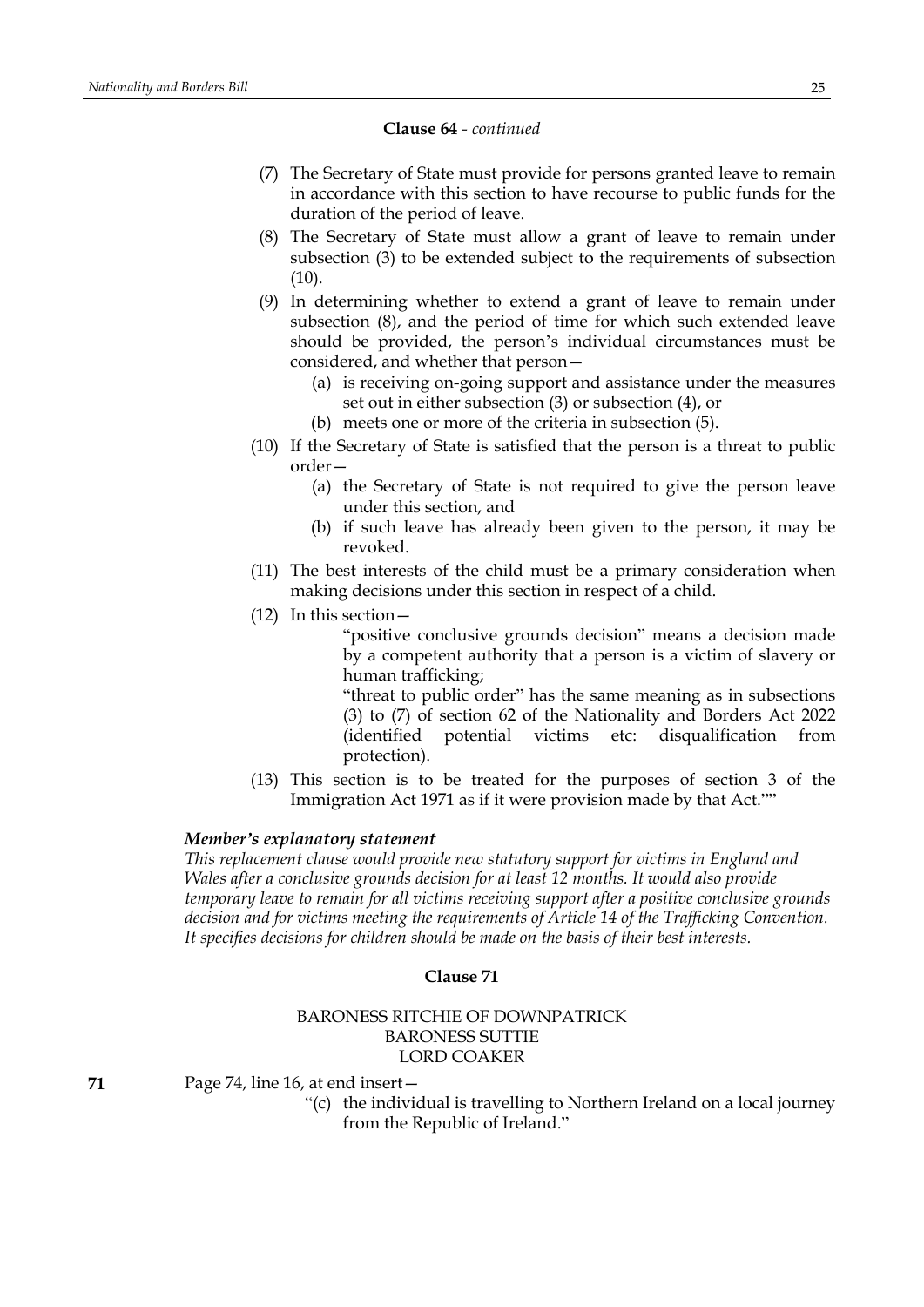*Under this amendment, persons who are neither British nor Irish would nevertheless be able to make local journeys from the Republic of Ireland to Northern Ireland without the need for an Electronic Travel Authorisation.*

### **Clause 76**

### BARONESS MCINTOSH OF PICKERING

**72** Leave out Clause 76

### **Clause 77**

### BARONESS WILLIAMS OF TRAFFORD

**73** Page 80, line 35, after "Rules" insert "governing proceedings before the Tribunal (see subsection (4))"

### *Member's explanatory statement*

*This is a drafting amendment that clarifies that, like the requirement in Clause 77(2), the requirement for Tribunal Procedure Rules to prescribe conduct of the kind mentioned in clause 77(1) applies only in relation to the Immigration and Asylum Chamber of the First-Tier Tribunal and the Upper Tribunal.*

### BARONESS MCINTOSH OF PICKERING

**74** Leave out Clause 77

### **After Clause 78**

### LORD WALLACE OF SALTAIRE

**75** Insert the following new Clause—

### **"Tier 1 (investor) visas: review report**

Any replacement, successor or alternative visa scheme to the Tier 1 (investor) visa scheme must not come into operation until the Secretary of State has published and made publicly available the review of Tier 1 (investor) visas granted between June 2008 and April 2015."

### *Member's explanatory statement*

*This new Clause would require the Government to publish its review into Tier 1 (investor) visas granted between June 2008 and April 2015 before any replacement scheme can be brought into operation.*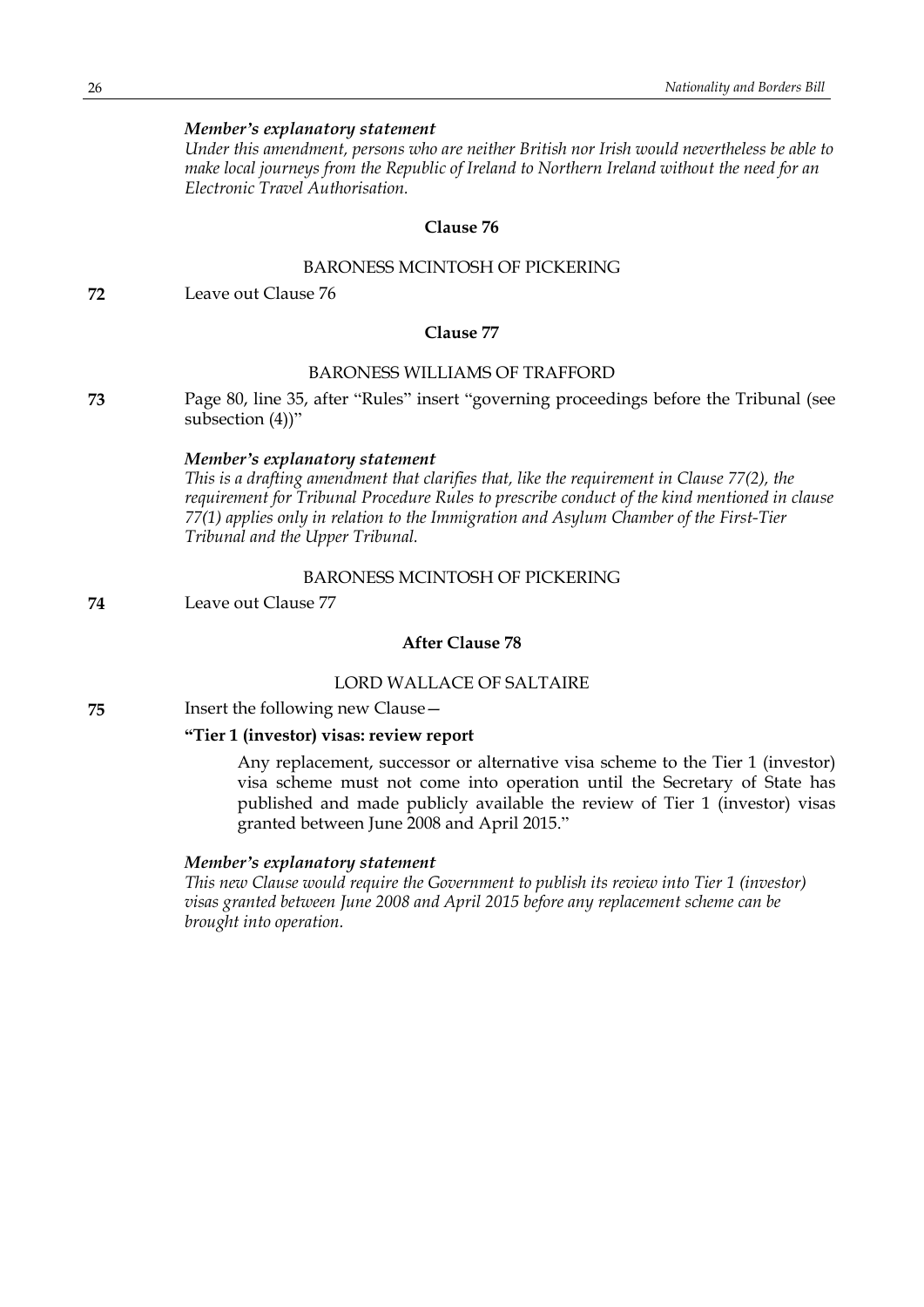### LORD ALTON OF LIVERPOOL LORD PATTEN OF BARNES THE LORD BISHOP OF ST ALBANS LORD FALCONER OF THOROTON

**76** Insert the following new Clause -

### **"British National (Overseas) visas: eligibility**

- (1) Within two months of this Act being passed, the Secretary of State must amend the immigration rules to ensure that all persons meeting all the conditions set out in subsection (2) are eligible to apply for the British National (Overseas) visa.
- (2) The conditions in this subsection are that—
	- (a) the person has at least one parent who is a British national (overseas),
	- (b) the person was born on or after 1 July 1997,
	- (c) the person is aged 18 or over on the date of application, and
	- (d) the person is—
		- (i) if applying to enter the United Kingdom, ordinarily resident in Hong Kong, or
		- (ii) if applying for permission to remain, ordinarily resident in the United Kingdom, the Bailiwick of Guernsey, the Bailiwick of Jersey, the Isle of Man or Hong Kong."

### LORD COAKER BARONESS SMITH OF NEWNHAM

**77** Insert the following new Clause—

### **"Indefinite leave to remain payments by Commonwealth, Hong Kong and Gurkha members of armed forces**

- (1) The Immigration Act 2014 is amended as follows.
- (2) In section 68(10), after "regulations" insert "must make exceptions in respect of any person with citizenship of a Commonwealth country (other than the United Kingdom) who has served at least four years in the armed forces of the United Kingdom, or any person who has served at least four years in the Royal Navy Hong Kong Squadron, the Hong Kong Military Service Corps or the Brigade of Gurkhas, such exceptions to include capping the fee for any such person and their dependents applying for indefinite leave to remain at no more than the actual administrative cost of processing that application, and"."

### LORD CRAIG OF RADLEY BARONESS SMITH OF NEWNHAM

**78**★ Insert the following new Clause —

### **"Veterans of Her Majesty's Armed Forces: Hong Kong**

Within three months of the passing of this Act, the Secretary of State must report on whether veterans who were recruited and served in Her Majesty's Armed Forces in Hong Kong should be granted forthwith citizenship or indefinite leave to remain in the United Kingdom."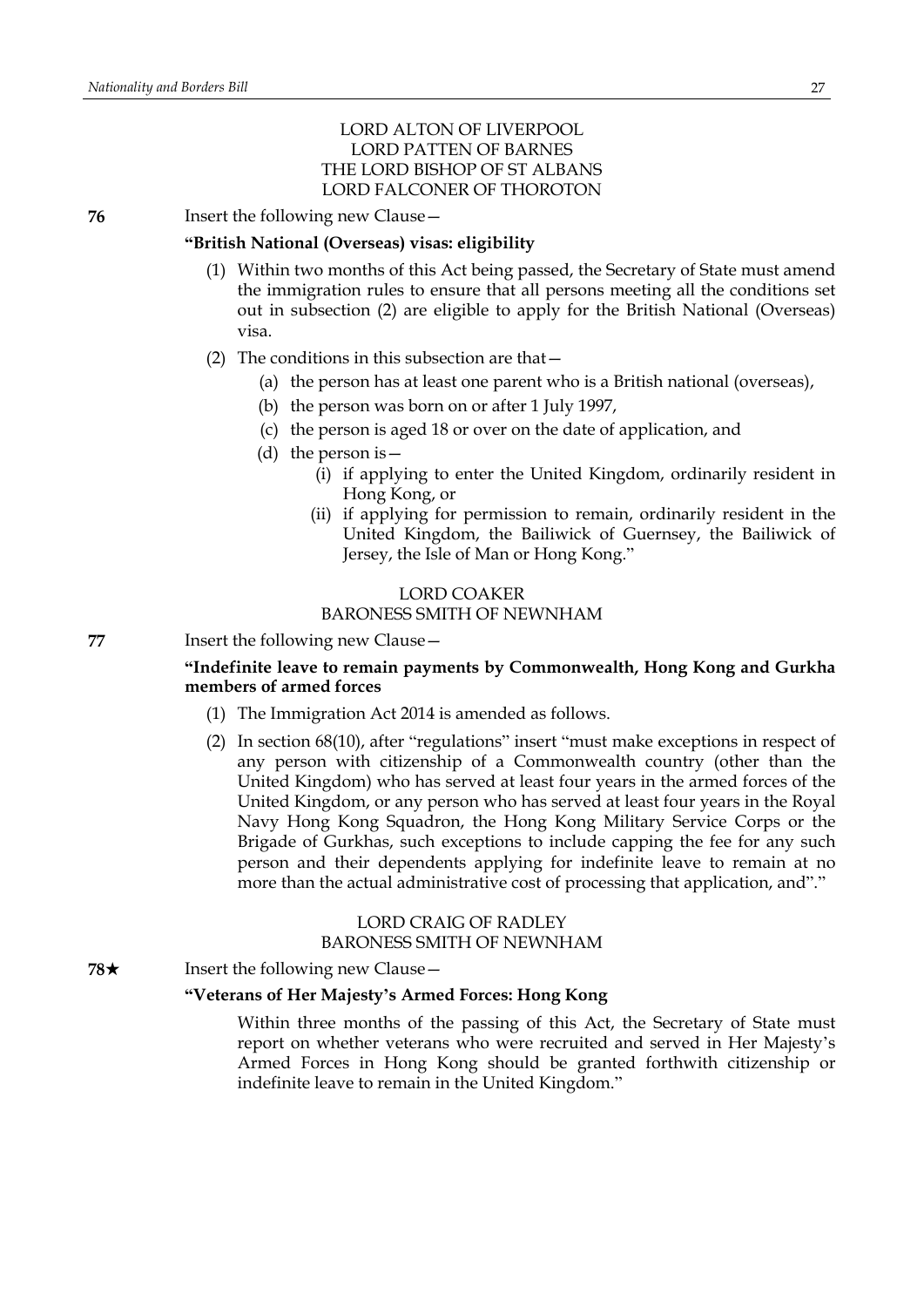### **After Clause 78** *- continued*

### LORD OATES

**79**★ Insert the following new Clause

#### "**UK immigration status: certification**

- (1) The Secretary of State must issue physical proof confirming immigration status to anyone who has been granted such status under the immigration laws of the United Kingdom and who requests such proof.
- (2) No fee may be charged for issuing physical proof under this section.
- (3) The certificate mentioned in subsection (1) must confirm that the relevant person has the relevant status.
- (4) The certificate mentioned in subsection (1) is valid for right to work checks, right to rent checks and all other checks that may be undertaken by agents within and without the United Kingdom to confirm the relevant person's UK immigration status including permission to travel to and enter the United Kingdom."

### *Member's explanatory statement*

*This new Clause would require the Government to issue a physical certificate to all people with a UK immigration status, allowing all those with such status to provide documentary proof.*

### BARONESS NEVILLE-ROLFE LORD GREEN OF DEDDINGTON LORD HODGSON OF ASTLEY ABBOTTS

**80**★ Insert the following new Clause

### **"Duty to publish immigration data**

- (1) The Secretary of State must ensure that information is regularly published on immigration, including data on asylum and other immigration.
- (2) The Secretary of State must, within six months of the passing of this Act, review the International Passenger Survey conducted by the Office for National Statistics and in particular review whether the data that it collects are—
	- (a) accurate, and
	- (b) relevant for assessing the scale and nature of immigration to the United Kingdom.
- (3) The Office for National Statistics must update the International Passenger Survey in the light of the review."

### BARONESS NEVILLE-ROLFE LORD GREEN OF DEDDINGTON

#### **81**★ Insert the following new Clause —

#### **"Duty to publish immigration data: English Channel**

The Secretary of State must ensure that information is regularly published on immigration, including weekly figures of the number of those entering the United Kingdom across the English Channel published within seven days of end of the week to which they relate."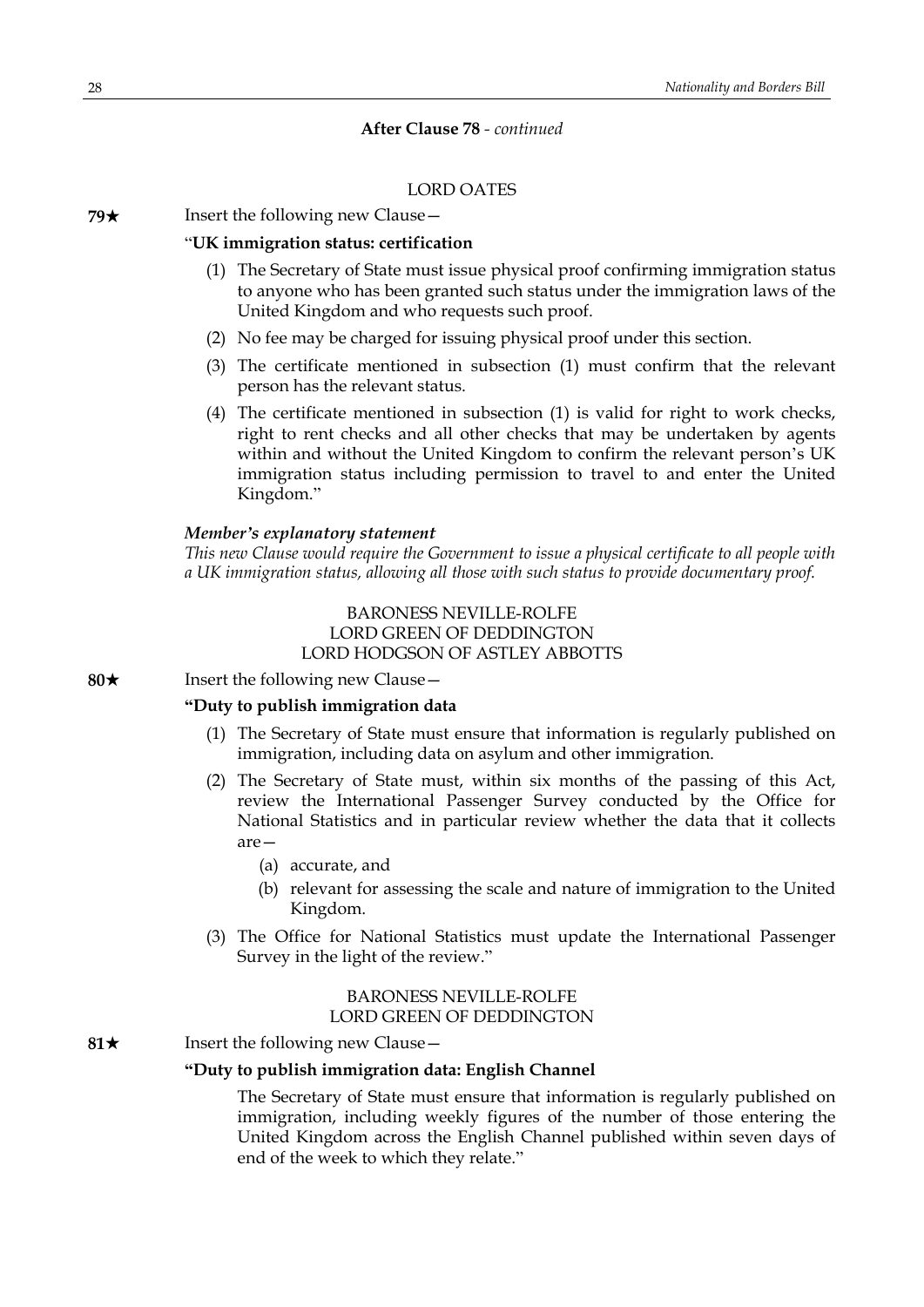### **After Clause 78** *- continued*

**82**\* Insert the following new Clause—

#### **"Trade agreements containing provisions on visas**

- (1) This section applies where—
	- (a) the Government intends to make a trade agreement, and
	- (b) the proposed agreement includes provision about visas.
- (2) Where this section applies, the Secretary of State must not seek to make the trade agreement unless a draft of the provisions on visas has been laid before and approved by each House of Parliament."

#### *Member's explanatory statement*

*This amendment is to ensure that any visa provisions in trade agreements can only be negotiated if they are approved by both Houses of Parliament. This is to ensure that visas are a matter for nationality law, not trade agreements.*

### BARONESS MCINTOSH OF PICKERING

**83**★ Insert the following new Clause —

### **"Fees**

- (1) Section 68 of the Immigration Act 2014 is amended as follows.
- (2) After subsection (9), insert—
	- "(9A) Notwithstanding subsection (9), in setting the amount of any fee in relation to registration of British citizenship the Secretary of State—
		- (a) must not set that amount at a level beyond the Secretary of State's estimation of the administrative costs of the function to which the fee relates,
		- (b) must have regard to the need to promote British citizenship as the nationality of all persons connected to the United Kingdom and British overseas territories citizenship as the nationality of all persons connected to the British overseas territories, and
		- (c) may have regard only to—
			- (i) the costs of exercising the function,
			- (ii) fees charged by or on behalf of governments of other countries in respect of comparable functions, or
			- (iii) any international agreement."
- (3) After subsection (10), insert—
	- "(10A) Fees regulations must provide that no fee is to be charged for  $-$ 
		- (a) the registration of any child who is looked after by a local authority, or
		- (b) the registration by statutory entitlement of any person to correct any historical legislative unfairness.""
- **84**★ Insert the following new Clause —

**"Fees**

After section 68 of the Immigration Act 2014 insert—

**"68A Fees: supplementary**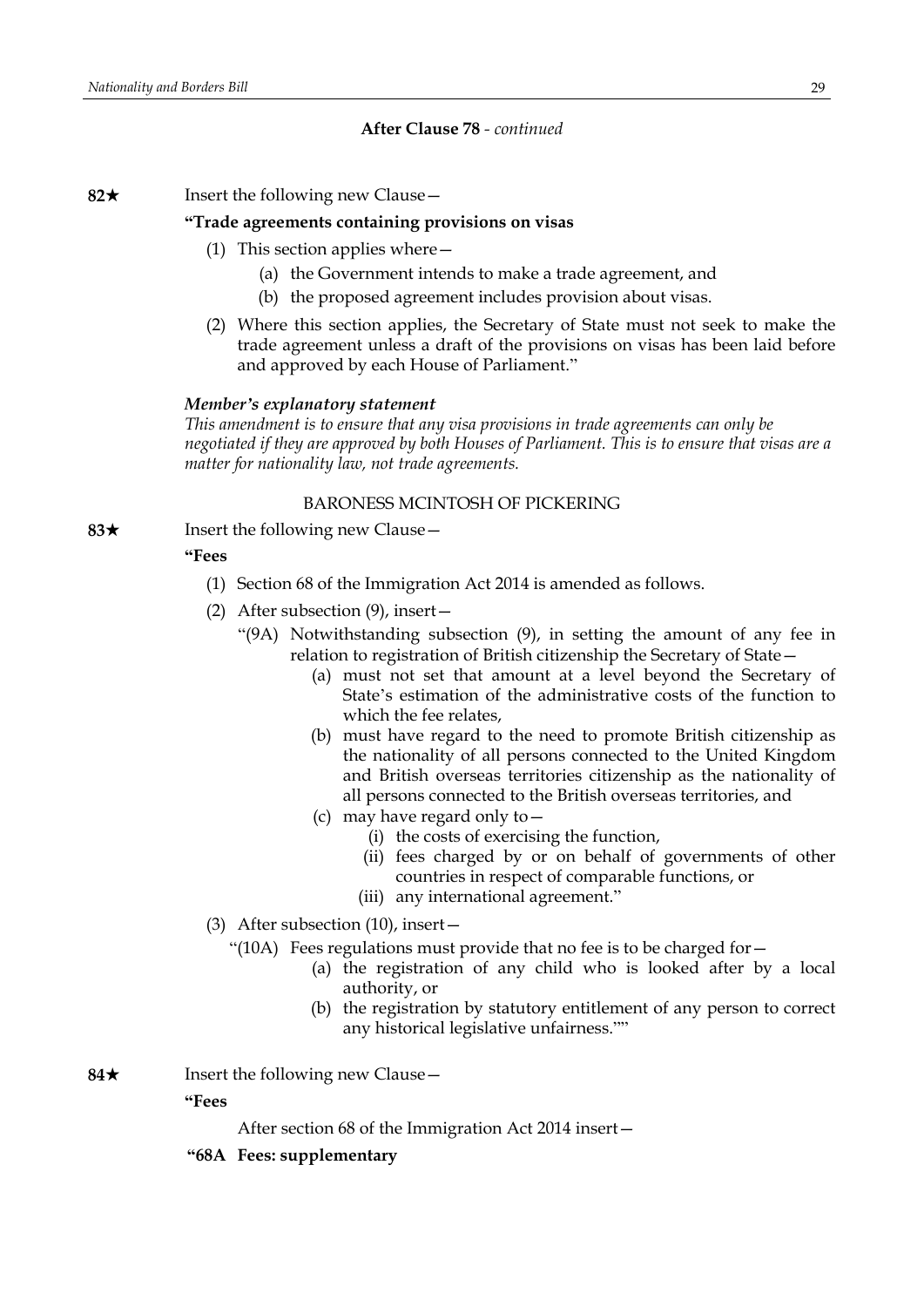### **After Clause 78** *- continued*

- (1) In setting the amount of any fee to which section 68 relates, the Secretary of State must—
	- (a) distinguish between nationality and immigration functions,
	- (b) distinguish between functions relating to statutory rights and other functions, and
	- (c) have regard to the principles in subsection (2).
- (2) The principles in this subsection are that—
	- (a) the costs of exercising immigration functions are not a relevant consideration in setting any fee relating to a nationality function;
	- (b) no fee should be set that would render any statutory right nugatory;
	- (c) no fee for the exercise of any function relating to a statutory right should be set above the Secretary of State's estimation of the administrative costs of that function;
	- (d) it is necessary to promote British citizenship as the nationality of all persons connected to the United Kingdom and British overseas territories citizenship as the nationality of all persons connected to the British overseas territories;
	- (e) no fee is to be charged for the registration of any child who is looked after by a local authority;
	- (f) no fee is to be charged for the registration by statutory entitlement of any person to correct any historical legislative unfairness.
- (3) In this section—

"registration" means registration as a British citizen or as a British overseas territories citizen;

"statutory right" means a right that is conferred upon a person by Act of Parliament including a right to be registered as a British citizen or as a British overseas territories citizen.""

#### **Clause 83**

### LORD ANDERSON OF IPSWICH LORD MACDONALD OF RIVER GLAVEN BARONESS MCINTOSH OF PICKERING

**85** Page 85, line 1, leave out paragraph (a)

#### *Member's explanatory statement*

*This amendment results in subsections (2) to (4) of clause 9 coming into force by regulation.*

### LORD ROSSER LORD PADDICK

**86** Page 85, line 2, at end insert—

"(aa) section (*Safe third State: commencement*) (safe third State: commencement);"